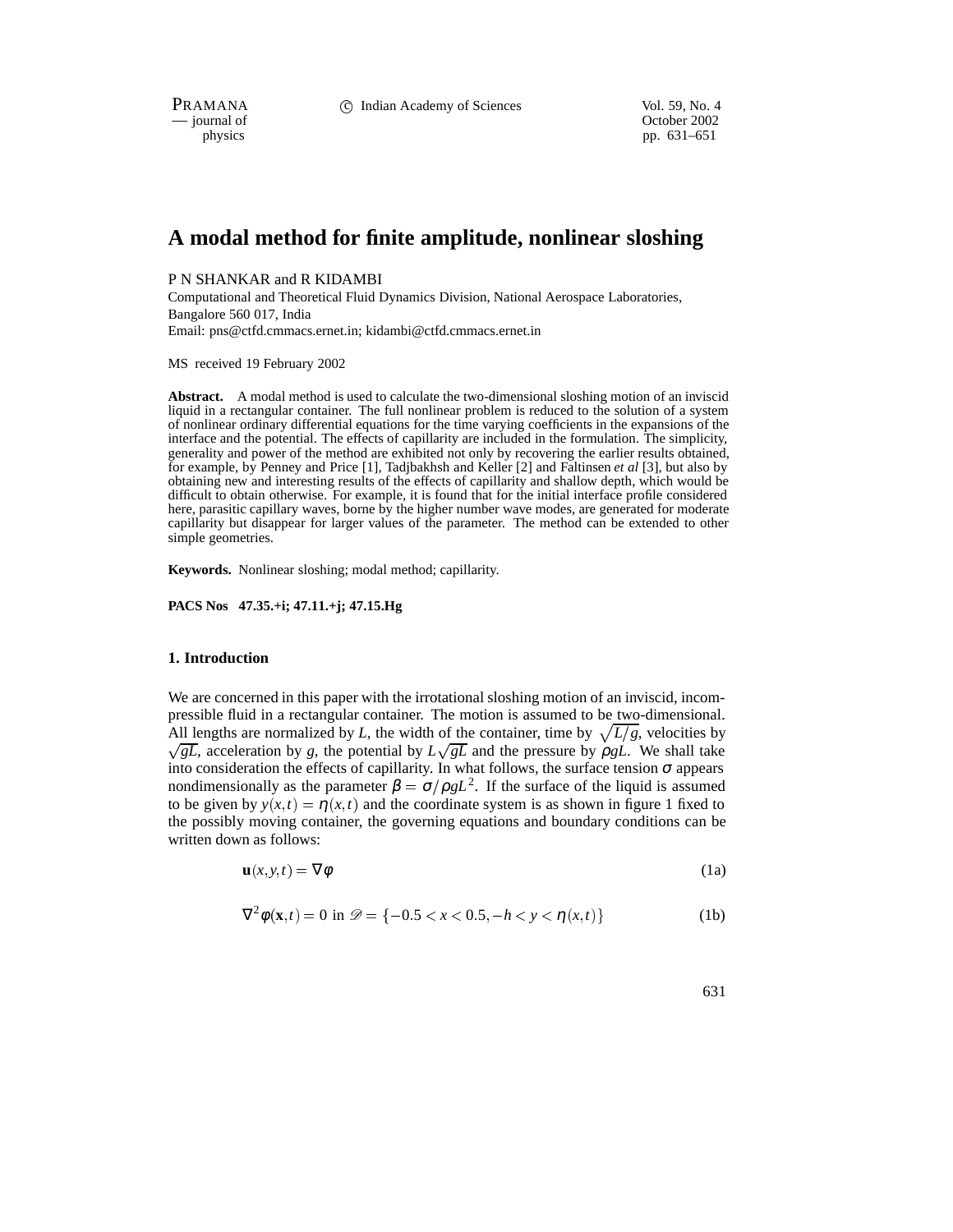$$
\phi_x = 0
$$
 on  $x = \pm 0.5$ ;  $\phi_y = 0$  on  $y = -h$  (1c,d)

$$
\eta_t + u\eta_x = v \quad \text{on } y = \eta(x, t) \tag{1e}
$$

$$
\phi_t + \frac{(u^2 + v^2)}{2} + \eta (1 + A_y(t)) + xA_x(t) = \beta \frac{\eta_{xx}}{(1 + \eta_x^2)^{3/2}}
$$
  
on  $y = \eta (x, t).$  (1f)

Equations  $(1a)$ – $(1d)$  assert respectively that the velocity is derivable from a potential, that the potential is harmonic, that the normal velocity on the sidewalls and the bottom wall at  $y = -h$  vanish. The boundary condition (1d) on the interface  $y = \eta(x,t)$  ensures the integrity of the interface as it changes with time while (1e) enforces the Young–Laplace surface tension condition with the help of the unsteady Bernoulli equation.  $A_x(t)$  and  $A_y(t)$ are the arbitrary linear accelerations that the container may undergo in the *x* and *y* directions.  $\beta = \sigma / \rho g L^2$  is the inverse of the Bond number, *Bo*. These equations and conditions will have to be supplemented with initial conditions on the interface and the field.

It is necessary, since we are including the effects of capillarity, to consider what happens at the point where the liquid surface meets the solid side wall. In the static case the notion that there is a well-defined and unique contact angle for a given liquid, gas and solid triplet seems well founded. However, the dynamic case seems to be far less certain (see Dussan [4]). Moreover, there seem to be theoretical difficulties in handling the contact angle condition and as a consequence most authors either fix the contact angle at some value, or ignore it or pin the interface edge (see Hocking [5]). We too have not been able to satisfactorily resolve this issue. Our position is that the following analysis is exactly true for a contact angle of  $\pi/2$  in the symmetric case and we believe this restriction can be lifted in this case. However, in the general asymmetric and nonsymmetric case we shall not impose a contact angle condition. Although we have no proof of this, we believe that unless the container is very narrow the contact angle is unlikely to seriously affect the primary phenomena that are of interest to us.

We note four sources of nonlinearity: (a) The advection term  $u\eta_x$  in the interface boundary condition to ensure the integrity of the boundary, (b) the kinetic energy term in the pressure boundary condition on the interface, (c) the curvature term involving  $\beta$ 



**Figure 1.** Sloshing of an inviscid liquid in a rectangular container of unit width. The undisturbed liquid is of depth *h*, while  $\eta(x,t)$  is the elevation of the liquid surface from the mean level  $y = 0$ .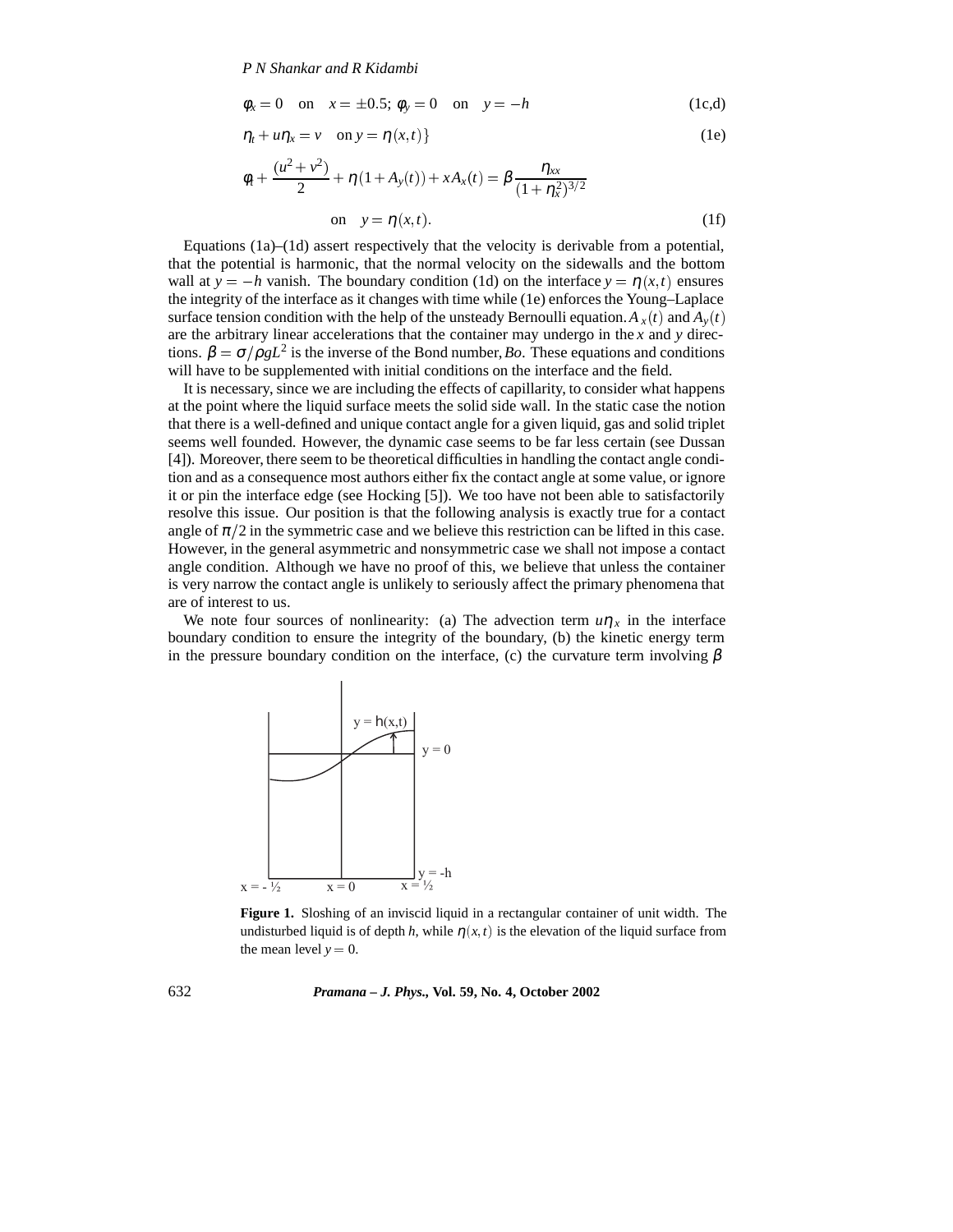in the pressure boundary condition on the interface, (d) the domain in which the problem has to be solved is changing and has to be determined as a part of the solution.

There is a large body of literature dealing with the problem as posed above and with the related classical problem of wave motion in an unbounded ideal fluid. For the important linearized analysis one can refer to Lamb [6]; and to Stokes [7] and Penney and Price [1] for the analysis of finite amplitude periodic progressive and periodic stationary waves respectively. Tadjbakhsh and Keller [2] studied the effect of finite depth on periodic stationary waves while Concus [8] extended their work to include the effects of surface tension. Schwartz and Whitney [9] corrected and improved Penney and Price [1] to 25th order. An exact solution for two-dimensional progressive waves of arbitrary amplitude on a fluid of infinite depth, when the only restoring force is surface tension, was found by Crapper [10]. A number of analytical and numerical studies exist on liquid sloshing in containers undergoing horizontal, vertical and pitching motions but mostly in simple rectangular, cylindrical and spherical geometries. We content ourselves with providing a few references ([11–16]). Moore and Perko [17], Perko [18], Faltinsen *et al* [3] and La Rocca *et al* [19] are some of the works that are closest in spirit to the present approach. While all of them employ modal approaches, there are significant differences in the ways these are derived and used. In [17] and most of [18], the interface is not defined analytically in terms of a spatial coordinate. Also, we are able to handle large curvatures and large surface tension which these works are unable to. References [3] and [19] employ variational principles to reduce the interface boundary conditions to an infinite system of ODE's for the unknown coefficients of the generalized Fourier series that they assume for  $\eta$  and  $\phi$ . In [3], a truncated nonlinear system for just the first three modes is used to study sloshing in a linearly accelerated and a pitching container. An assumption in obtaining this system is that the first mode is the dominant one. Though this method is good enough to describe certain aspects of large amplitude sloshing, it has difficulties when the first mode is not the (only) dominant one. This happens, for example, in shallow water or when the initial data contains higher modes. Also, the work as it stands does not incorporate surface tension effects. Thus, although it can handle large amplitude waves, it cannot capture some of the finer features like parasitic capillary waves which are generated on steep gravity waves.

The present work was motivated by the need to have a simple and efficient computational procedure capable of dealing with finite amplitude sloshing in simple geometries, at least. Although the modal approach is well known and has been used, its use in the nonlinear case seems to have been restricted, by and large, to generating higher-order approximations to linearized solutions. The position we take here is that (i) the linear structure and the related modes and (ii) the fact that all the relevant functions must have Fourier series in *x* for each instant in time, must have a strong bearing on the finite amplitude, nonlinear motion. This position leads us to reducing the problem to a system of nonlinear ordinary differential equations (7a,b) and (8a,b) for unknown functions of time, which we believe is new. We are, with this comparatively simple system, able to solve, fairly easily problems that have posed difficulties in the past. This is first illustrated in §3 for initial value problems in a stationary container where we demonstrate the generation of capillary waves when the initial amplitude is large enough; in §4 for almost periodic sloshing where we compare our results with those of Penney and Price [1] and Tadjbakhsh and Keller [2]; and finally in §5 for sloshing in a linearly accelerating container.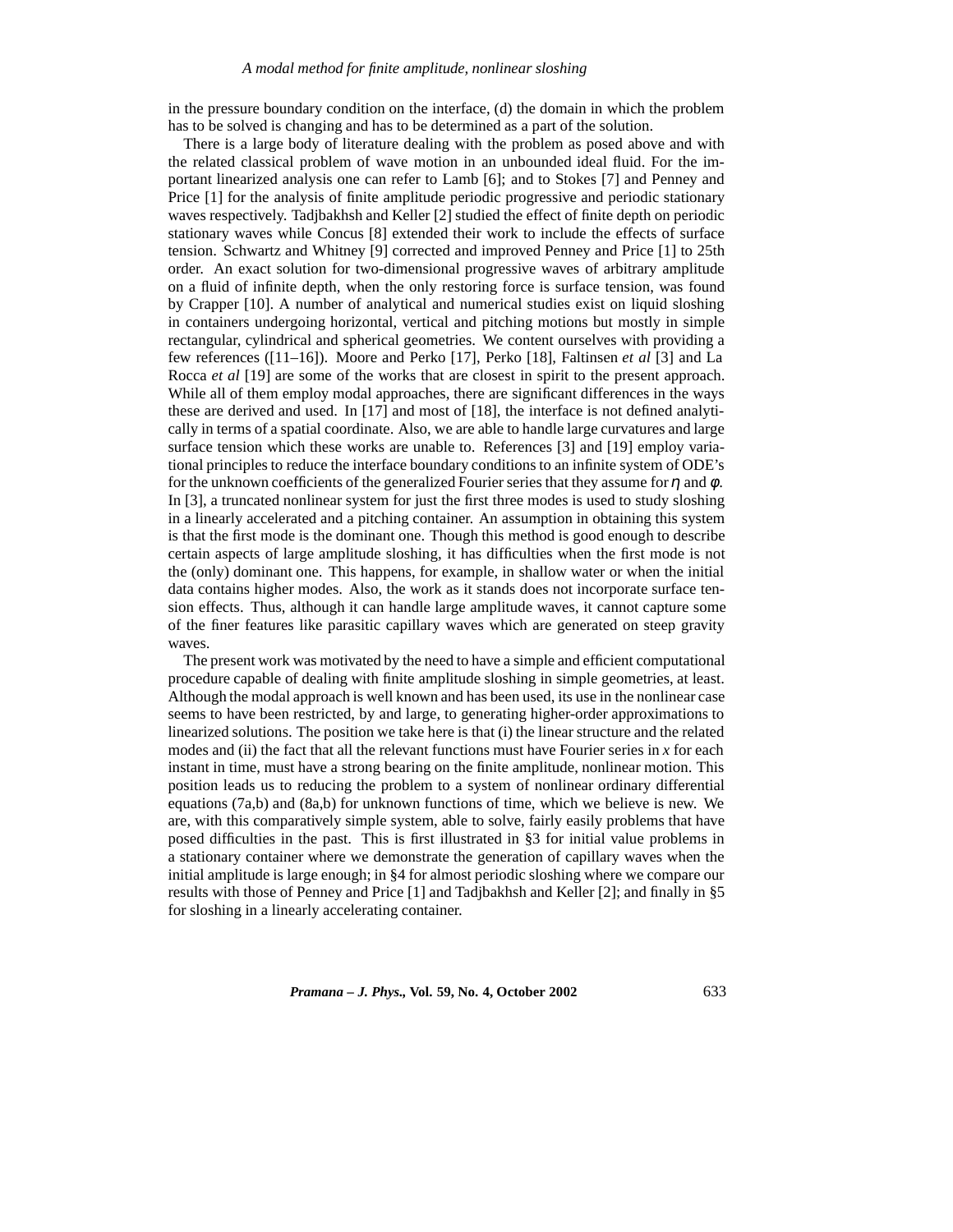### **2. A modal approach to nonlinear sloshing**

Noting that (i) the linearized solution is a sum of modes, (ii) the potential satisfies a linear equation and has a simple representation in this geometry and (iii) all the field quantities must have Fourier series representations in  $x$  at each instant of time, we seek a solution having the following representation

$$
\eta(x,t) = \sum_{j=1}^{\infty} [a_j(t)\cos k_j x + c_j(t)\sin l_j x]
$$
\n(2a)  
\n
$$
\phi(x,y,t) = b_0(t) + \sum_{j=1}^{\infty} \left[ b_j(t)\cos k_j x \left\{ \frac{\cosh k_j(y+h)}{\sinh k_j h} \right\} + d_j(t)\sin l_j x \left\{ \frac{\cosh l_j(y+h)}{\sinh l_j h} \right\} \right]
$$
\n(2b)

where  $k_j = 2j\pi$ ,  $l_j = (2j - 1)\pi$ ,  $j = 1, 2, 3, \dots$ . As indicated in figure 1,  $y = 0$  has been taken to coincide with the mean level of the liquid surface and as a consequence the mean value of  $\eta$  has to be zero at all times. This is why the term  $a_0(t)$  has not been included in the expansion in (2a). However, in our calculations this mean value is computed as a measure of the accuracy of the computation. On the other hand, the term  $b<sub>0</sub>(t)$  in (2b) is essential for the computation of the pressure, even though it does not affect the velocity field. Note that with the above representation the field equations and the sidewall and bottom wall conditions are satisfied automatically. We only need to satisfy the two interface conditions (1d,e) on the unknown interface  $y = \eta(x, t)$ . However, let us first write down the expressions for the velocity components in the liquid

$$
u(x, y, t) = \phi_x = \sum_{j=1}^{\infty} \left[ -k_j b_j(t) \sin k_j x \left\{ \frac{\cosh k_j(y+h)}{\sinh k_j h} \right\} + l_j d_j(t) \cos l_j x \left\{ \frac{\cosh l_j(y+h)}{\sinh l_j h} \right\} \right]
$$
(3a)

$$
v(x, y, t) = \phi_y = \sum_{j=1}^{\infty} \left[ k_j b_j(t) \cos k_j x \left\{ \frac{\sinh k_j(y+h)}{\sinh k_j h} \right\} + l_j d_j(t) \sin l_j x \left\{ \frac{\sinh l_j(y+h)}{\sinh l_j h} \right\} \right].
$$
 (3b)

It may be observed that the terms expressing the *y*-dependence contain a sinh  $k_j h$ or sinh $l_j h$  in the denominator. While this is not essential, it helps to both reduce the above expressions to the corresponding ones for the infinitely deep cavity when  $h \to \infty$  and to significantly reduce the size of certain matrix elements that have to be calculated later.

We are now ready to derive the main equations used in this paper. First, guided by the procedure used to derive the linearized solution to the problem, write (1e,f) as follows: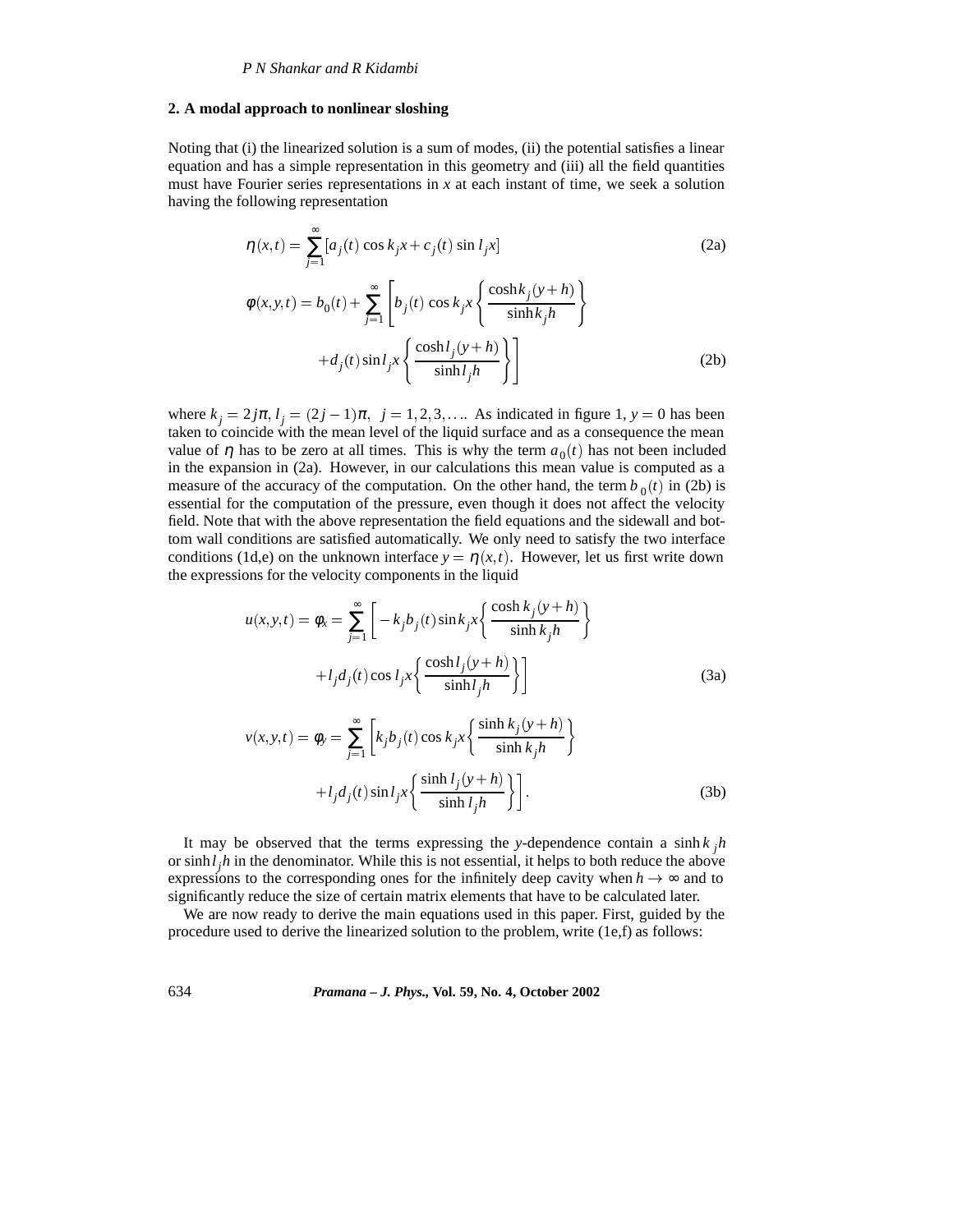*A modal method for finite amplitude, nonlinear sloshing*

$$
\eta_t = v(x, \eta, t) - u(x, \eta, t)\eta_x
$$
\n
$$
\phi_t(x, \eta, t) = -\eta + \beta \eta_{xx} - \frac{(u(x, \eta, t)^2 + v(x, \eta, t)^2)}{2}
$$
\n
$$
+ \beta \frac{\eta_{xx} \{1 - (1 + \eta_x^2)^{3/2}\}}{(1 + \eta_x^2)^{3/2}}.
$$
\n(4b)

Now, since the above are to hold for all  $t > 0$  on  $-1/2 < x < 1/2$ , the Fourier coefficients of each side must equal those of the other side for all positive *t*. This suggests that valid equalities will be obtained by multiplying each equation by cos  $k_j x$  and sin  $l_j x$  and integrating from  $-1/2$  to  $1/2$ . Let us first define the following integrals:

$$
\mu_{ij}^{1}(t) = k_j \int_{-1/2}^{1/2} \cos k_i x \cos k_j x \left\{ \frac{\sinh k_j(n+h)}{\sinh k_j h} \right\} dx
$$
  
\n
$$
\mu_{ij}^{2}(t) = l_j \int_{-1/2}^{1/2} \cos k_i x \sin l_j x \left\{ \frac{\sinh l_j(n+h)}{\sinh l_j h} \right\} dx
$$
  
\n
$$
\xi_i^{1}(t) = -\int_{-1/2}^{1/2} \cos k_i x u(x, \eta, t) \eta_x dx
$$
  
\n
$$
\gamma_{ij}^{1}(t) = l_j \int_{-1/2}^{1/2} \sin l_i x \sin l_j x \left\{ \frac{\sinh l_j(n+h)}{\sinh l_j h} \right\} dx
$$
  
\n
$$
\gamma_{ij}^{2}(t) = k_j \int_{-1/2}^{1/2} \sin l_i x \cos k_j x \left\{ \frac{\sinh k_j(n+h)}{\sinh k_j h} \right\} dx
$$
  
\n
$$
\xi_i^{2}(t) = -\int_{-1/2}^{1/2} \sin l_i x u(x, \eta, t) \eta_x dx
$$
  
\n
$$
v_{ij}^{1}(t) = \int_{-1/2}^{1/2} \cos k_i x \cos k_j x \left\{ \frac{\cosh k_j(n+h)}{\sinh k_j h} \right\} dx
$$
  
\n
$$
v_{ij}^{2}(t) = \int_{-1/2}^{1/2} \cos k_i x \cos k_j x \left\{ \frac{\cosh l_j(n+h)}{\sinh l_j h} \right\} dx
$$
  
\n
$$
\chi_i^{1}(t) = \int_{-1/2}^{1/2} \cos k_i x \sin l_j x \left\{ \frac{\cosh l_j(n+h)}{\sinh l_j h} \right\} dx
$$
  
\n
$$
\chi_i^{1}(t) = \int_{-1/2}^{1/2} \cos k_i x \left[ -\frac{u^2 + v^2}{2} + \beta \frac{\eta_{xx} \{ 1 - (1 + \eta_x^2)^{3/2} \}}{(1 + \eta_x^2)^{3/2}} \right] dx
$$
  
\n
$$
\delta_{ij}^{2}(t) = \int_{-1/2}^{1/2} \sin l_i x \cos k_j x \left\{ \frac{\cosh l_j(n+h)}{\sinh
$$

With the above definitions in hand, if we now carry out the programme suggested earlier, namely multiply each of (4) by  $\cos k_j x$  and  $\sin l_j x$  and integrate, we obtain the following infinite system of nonlinear ordinary differential equations for the time dependent coefficients  $a_j(t)$ ,  $b_j(t)$ ,  $c_j(t)$  and  $d_j(t)$  in (2).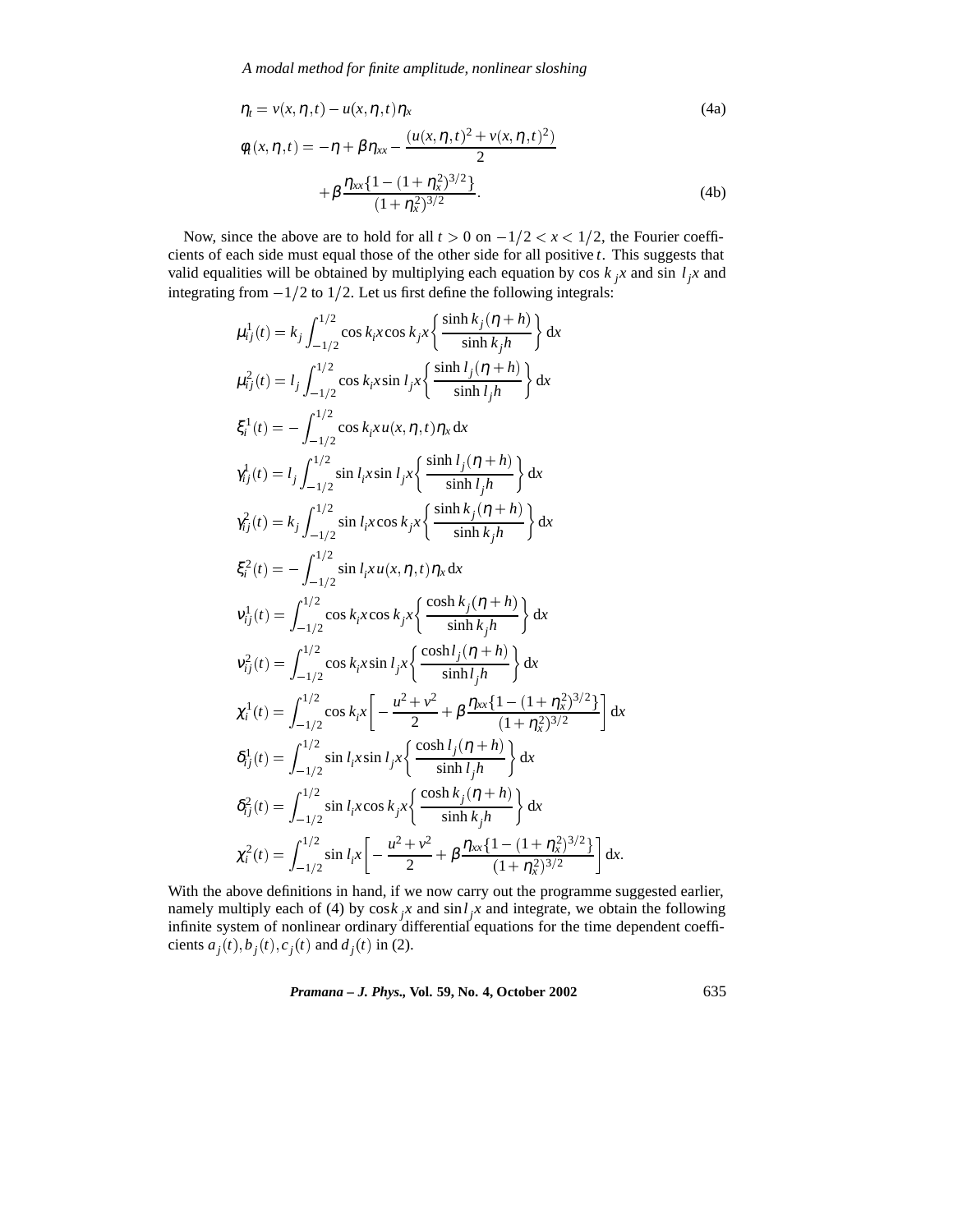$$
\frac{1}{2}\dot{a}_i = \sum_j [\mu_{ij}^1 b_j + \mu_{ij}^2 d_j] + \xi_i^1
$$
 (5a)

$$
\frac{1}{2}\dot{c}_i = \sum_j [\gamma_{ij}^2 b_j + \gamma_{ij}^1 d_j] + \xi_i^2
$$
\n(5b)

$$
\sum_{j} [\nu_{ij}^{1} \dot{b}_{j} + \nu_{ij}^{2} \dot{d}_{j}] = -\frac{1}{2} (1 + \beta k_{i}^{2}) a_{i} + \chi_{i}^{1}
$$
\n(6a)

$$
\sum_{j} [\delta_{ij}^2 \dot{b}_j + \delta_{ij}^1 \dot{d}_j] = -\frac{1}{2} (1 + \beta l_i^2) c_i + \chi_i^2
$$
 (6b)

for  $i = 1, 2, 3, \dots$  It should be noted that so far no approximations have been made and so the above equations are exact.

Naturally, in any actual calculation of finite amplitude sloshing, we will have to truncate the representations (2) to a finite number of terms and give all the coefficients at some time  $t = 0$ , solve the truncated systems (7) and (8) for the finite number of coefficients. We shall take the same number *N* each of significant coefficients  $a_j(t)$ ,  $b_j(t)$ ,  $c_j(t)$  and  $d_j(t)$ ; in situations where there is symmetry about the mid-plane, two sets of coefficients will vanish and we will only have to compute for *N* each of the nonvanishing ones. This is in general not true for antisymmetric data; in this case all four coefficients are required.

The number of terms N that are required to give an accurate representation of the motion depends both on the initial conditions and the amplitude of the motion. For initial disturbances that can be represented by a small number of modes and which are of small amplitude *N* can satisfactorily be in the range 1–5; otherwise,*N* will have to be larger. For the examples discussed in this paper  $N$  has been in the range 5–20, the large  $N$ 's in many cases being used only to check the results.

The system of ODE's (7) and (8) can be solved by any of the standard methods normally used such as the Runge–Kutta methods. Although we have tried these we have found that the implicit methods such as the Adams–Moulton method are less prone to instability; most of the results presented here have been obtained using implicit methods.

#### **3. Symmetric sloshing in a stationary container**

We begin by considering a simplified situation, one where the container is stationary, where the fluid is initially quiescent and the interface is initially symmetric about the midplane $x =$ 0. The resulting motion will then be symmetric about this plane and there is considerable simplification in the analysis of the motion. Now, only the expansion coefficients  $\{a_i\}$  and  $\{b_j\}$  in (2) need to be retained while of the integrals (5) and (6) only  $\{\mu_{ij}^1\}, \{v_{ij}^1\}, \{\xi_i^1\}$  and  $\{\chi_i^1\}$  are significant. Now if *N* terms are retained there are 2*N* unknowns to be determined from the 2*N* coupled ODE's (5a) and (6a).

Through out this section we will assume that the initial shape of the interface is given by  $\eta(x,0) = \eta_0(x) = \varepsilon \cos 2\pi x$ , i.e., the initial shape corresponds to the first linearized mode. Then according to the linearized theory, the motion will be a stationary, time periodic motion with the interface given by

$$
\eta_l(x,t) = \varepsilon \cos \omega_l t \cos 2\pi x \tag{7}
$$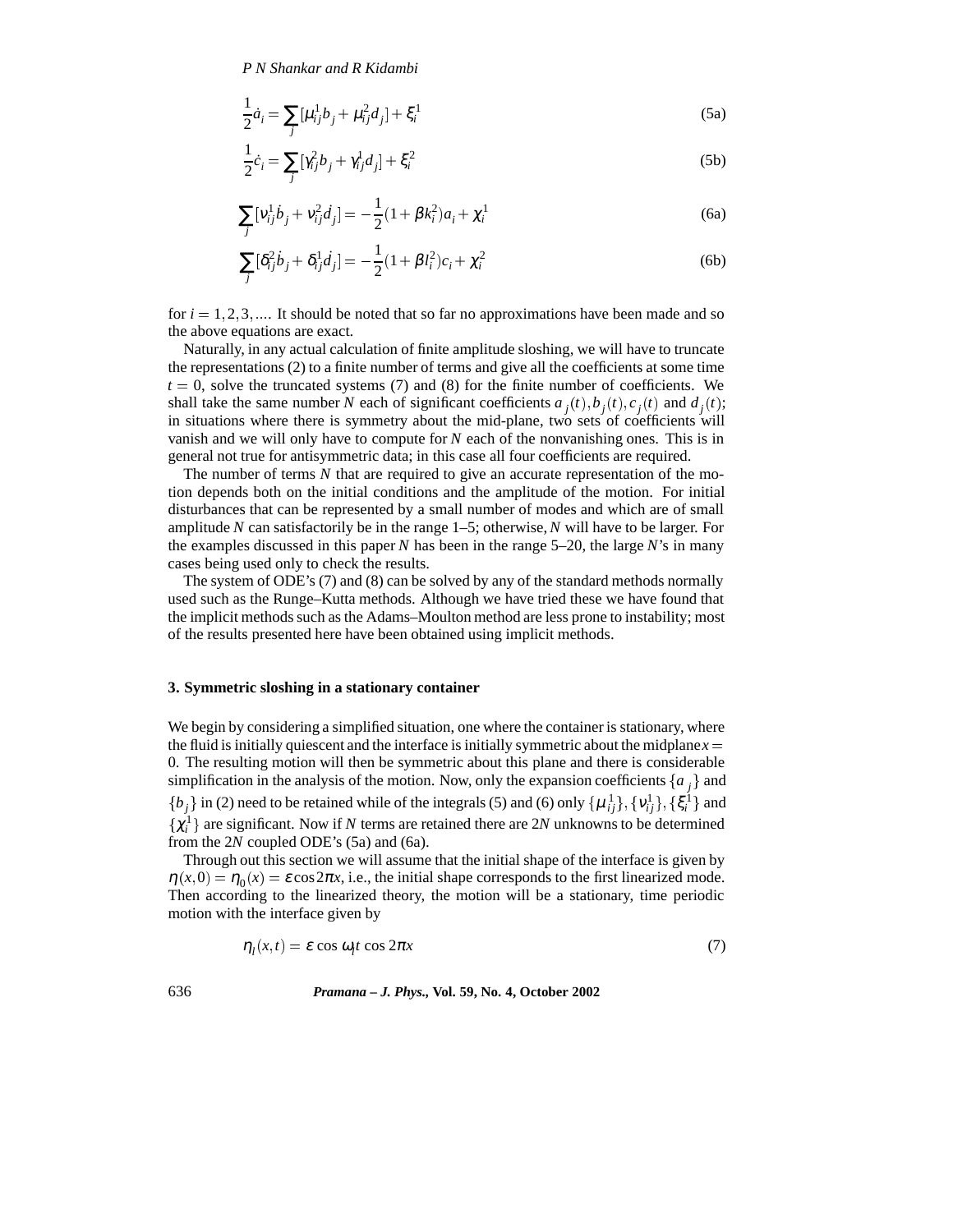where  $\omega_l = \sqrt{2\pi (1 + 4\beta \pi^2)} \tanh 2\pi h$  is the linear frequency of this first mode. In figure 2 we compare the results from the linearized theory with those from the present procedure for small amplitudes of motion when we would expect the former to hold. What is shown in the figure are the oscillations in time of the point on the interface in the symmetry plane and we find excellent agreement between the two results. However, a careful look at figure 2b shows that even for as small an amplitude as  $\varepsilon = 0.004$  there are noticeable differences: in figure 2b, a discrepancy is evident in every alternate peak leading to a modulation of the basic wave motion by nonlinearity. Naturally, this is even more evident in figure 3 for  $\epsilon = 0.01$ . In figure 3a the departures from linearity are apparent at both the maxima and the minima of the oscillations. Although subharmonic modulation of the linear wave form



**Figure 2.** Comparison of the nonlinear modal solution (solid line) with the linearized solution (dashed line) for the symmetric initial value problem for the interface. The figure shows the oscillations in time of the midpoint of the liquid surface when it is initially made up of the first symmetric, linear mode alone.  $\beta = 0.001, h = 1.5$ . (a)  $\varepsilon = 0.002$ , **(b)**  $\varepsilon = 0.004$ .



**Figure 3.** Comparison of the nonlinear modal solution (solid line) with the linearized solution (dashed line) as in figure 2.  $\beta = 0.001$ ,  $h = 1.5$ ,  $\varepsilon = 0.01$ . (a) The oscillations of the midpoint of the free surface, (**b**) the free surface shape at different times over a cycle.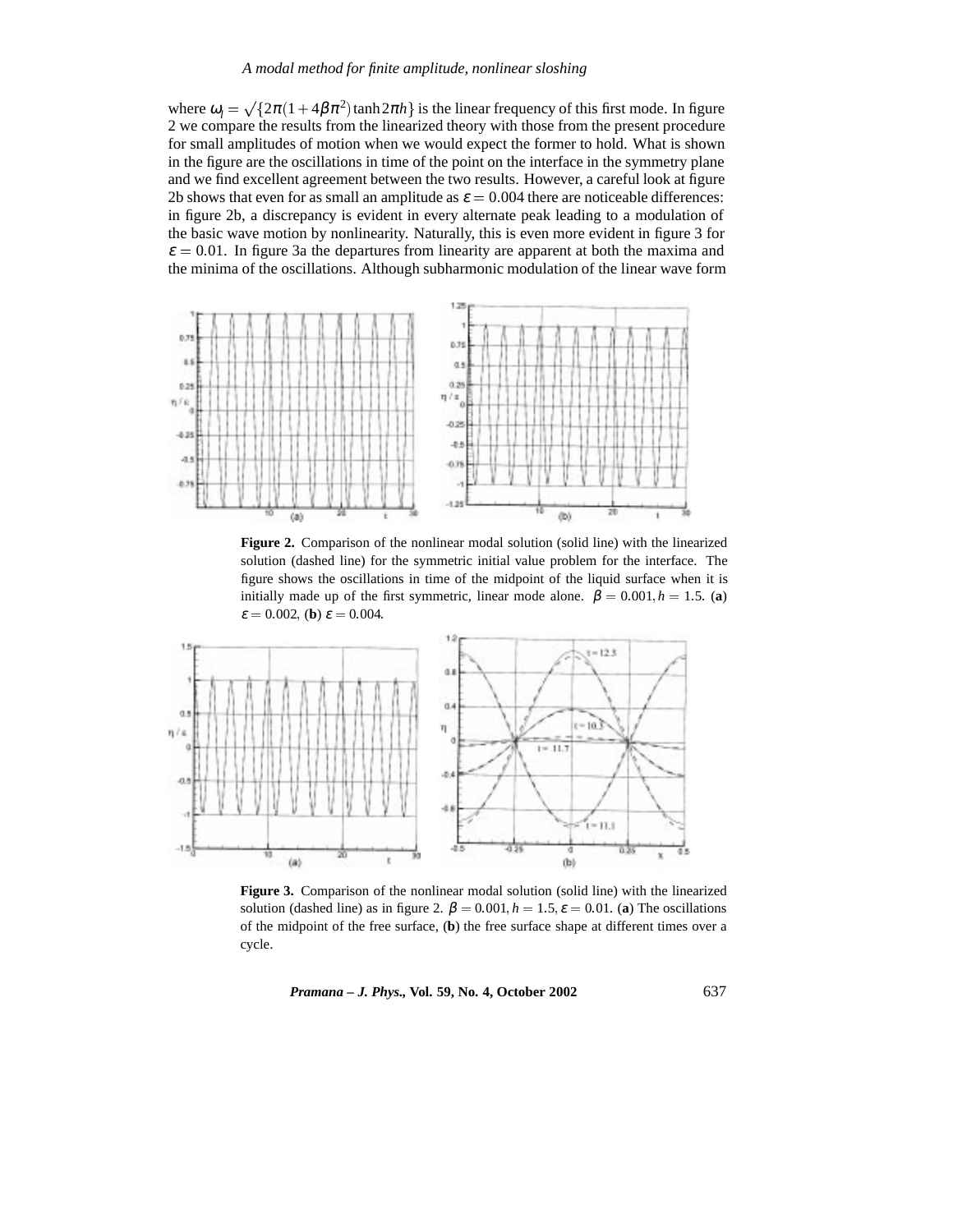is apparent at both peaks and troughs, the excursions are always upwards, a characteristic of these nonlinear waves. Note however that the basic frequencies are almost exactly equal over more than 10 oscillation periods. The shape of the free surface at four times in a period are shown in figure 3b. Although the qualitative features are similar there are discernable differences between the linearized and nonlinear waveforms. It may be observed that the former has genuine nodes while the latter does not. Note also that the former is time periodic while the nonlinear waveform is not.

A question that naturally arises in the use of the modal method is that of the number of modes required to generate an accurate solution. As pointed out earlier the nature of the initial data bears on the answer to this question since *N* has to be greater than the number of modes required to accurately represent the initial data. Given this constraint, whereas in principle increasing *N* will lead to greater and greater accuracy, in practice we choose *N* sufficiently large to capture the phenomena of interest and then check with still larger *N* to make sure that we have reasonable accuracy. Whereas 3–5 modes would be ample for the data of figure 2, the figure actually uses 10. It is generally true, as might be expected, that with increasing amplitude more modes are required for a given accuracy over a given time period and that for large times the solution will at least drift in phase from the exact solution. The latter statement is true for all numerical calculations of the sloshing phenomenon. Unless otherwise stated all the data reported here have been obtained using 5–20 modes. It had been pointed out earlier that  $a_0(t)$ , the mean value of  $\eta(x,t)$ , should be zero and so the departure from this is a measure of inaccuracy of the solution. For example in figure 2 at  $t = 30$ ,  $a_0$  is about  $-6.2 \times 10^{-7}$  and  $-2.5 \times 10^{-6}$  respectively, while at the same time in figure 3 it is about  $-1.6 \times 10^{-5}$ ; however if  $\Delta t$ , the integration time step, is reduced from  $10^{-3}$ , the value used for figures 2 and 3, to  $10^{-4}$ ,  $a_0(30)$  falls to  $-1.6 \times 10^{-6}$  but with no perceptible effect on figure 3. We should also point out that, like all computational schemes, this method fails in certain regions of the relevant parameter space. Stability problems are encountered generally for large values of  $\varepsilon$ ,  $\beta$  and *N* and very small values of *h*. In the case of free oscillations, the total energy can be monitored as another check on the accuracy of the results. The nondimensional energy density is given by

$$
E = \frac{1}{2} \int \phi \nabla \phi \cdot dS + \frac{1}{2} \int_{-1/2}^{1/2} \eta^2 dx + \frac{1}{B_o} \int_{-1/2}^{1/2} \sqrt{1 + \eta_x^2} dx,
$$

the three terms being the kinetic, potential and surface energies respectively. The integration in the first term is over the solid boundaries and the interface. For the case presented in figure 3, the relative error in the energy is  $2.4 \times 10^{-5}$  at  $t = 30$  with the relatively large time step of  $t = 0.01$ .

We would now like to demonstrate a feature that results from capillarity at the liquid free surface. Figure 4 shows the interface shapes for two large values of  $\varepsilon$  and a number of times when surface tension is absent. The times are towards the end of the first period leading to the first central maximum. As  $\varepsilon$  increases the wave form is more and more peaky and the departures from linearity are very large. Typical of these nonlinear sloshing motions, the excursions are always upwards. In figure 5 are shown the interface wave forms at 3 sets of times for the same parameters as in figure 4a but with  $\beta = 0.001$ , i.e., with capillary effects included. Clearly visible now are capillary waves riding on the main wave form. Note that figures 4a and 5a are similar as they correspond to peaks in the central maximum; figure 5b shows the situation at a minimum of the central maximum, while figure 5c is at an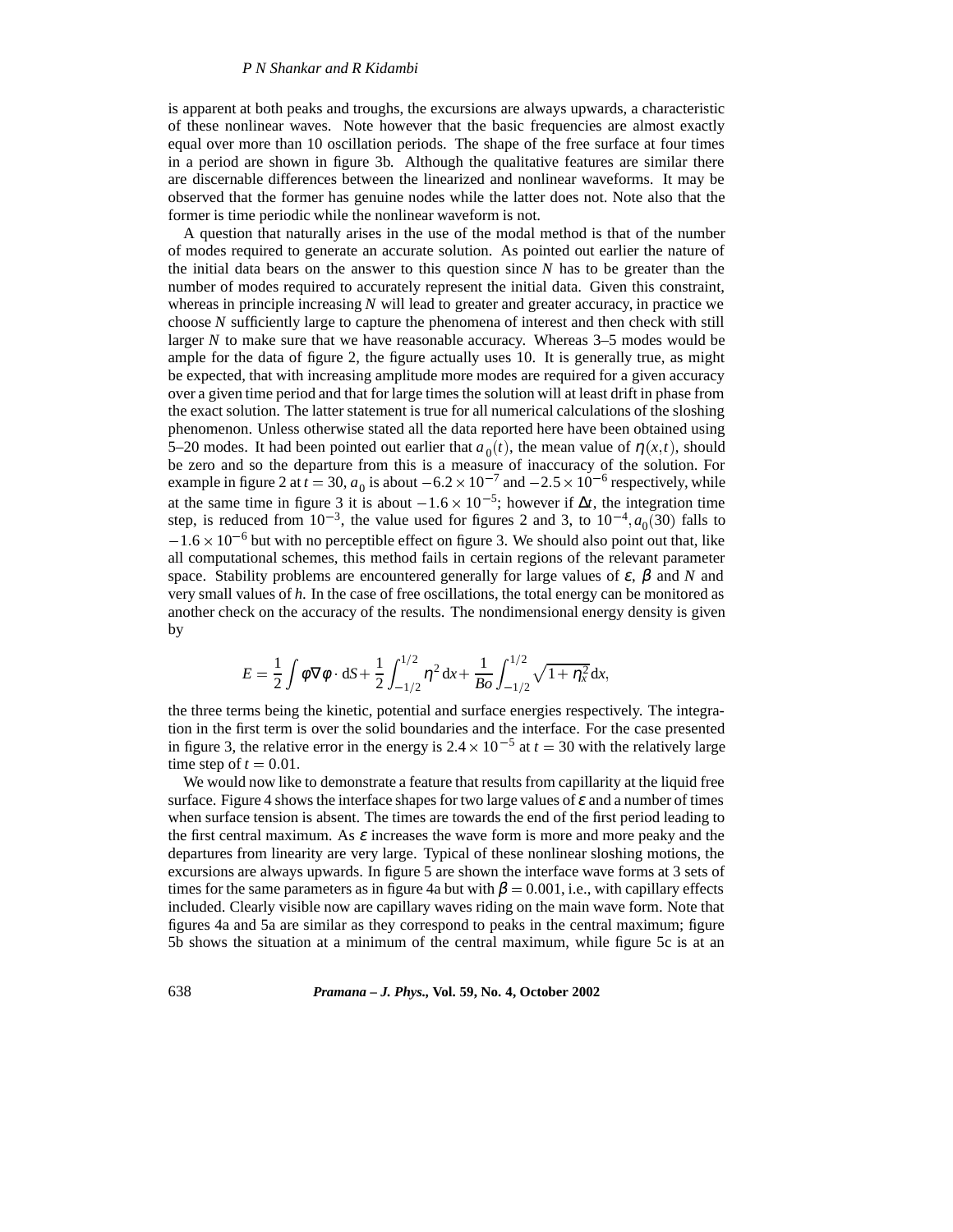

**Figure 4.** The free surface shapes in the absence of surface tension for comparatively large initial amplitudes. Initial shape as in figure 2.  $\beta = 0, h = 1.5$ . (**a**)  $\varepsilon = 0.04$ , (**b**)  $\varepsilon = 0.05$ .



**Figure 5.** The generation of capillary waves on the free surface. Initial conditions as in figure 2.  $\beta = 0.001, h = 1.5, \varepsilon = 0.04$ .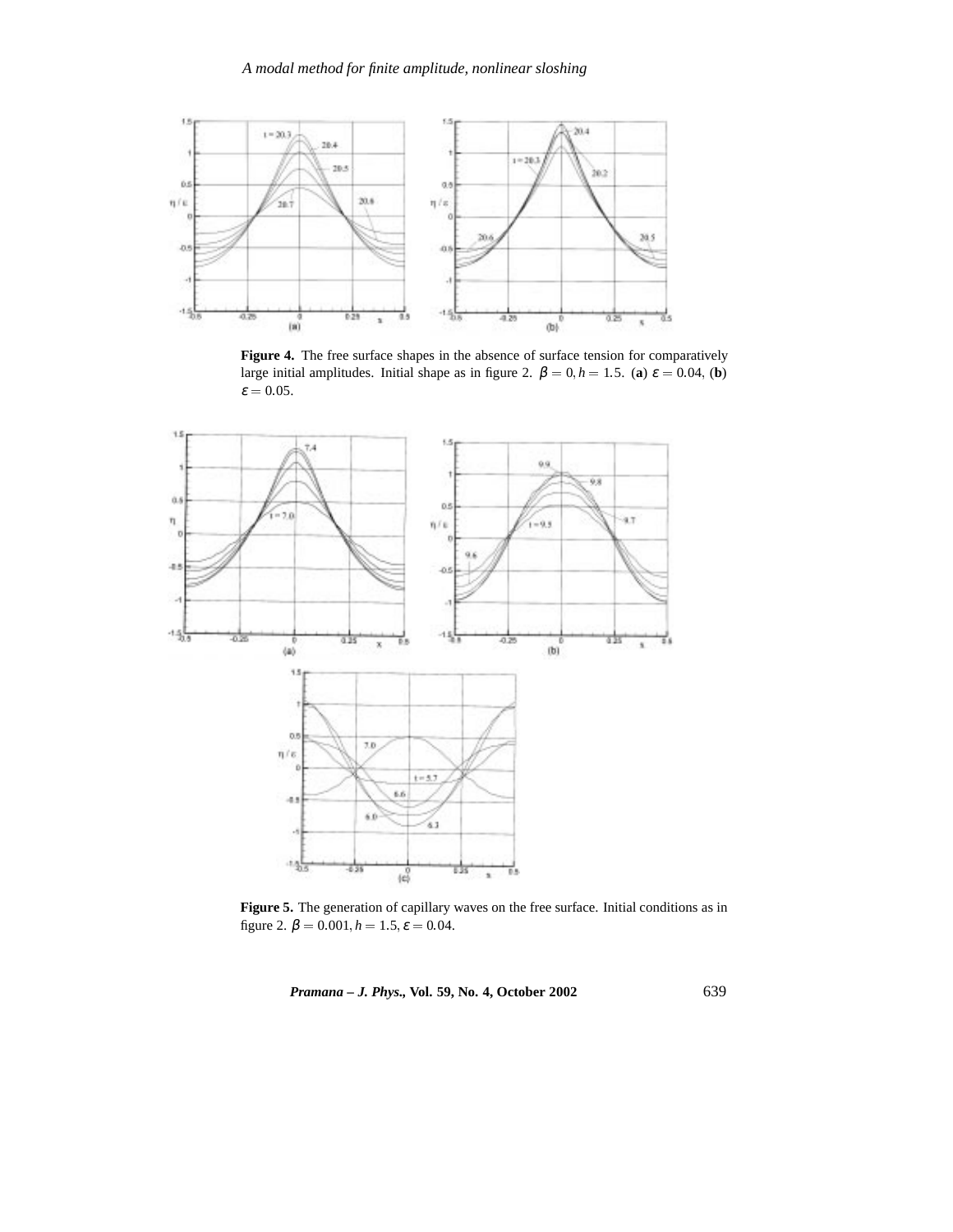

**Figure 6.** The lowest modes alone are not enough to describe the capillary waves seen in figure 5. This figure shows the results of using the first mode alone (long dash), using the first two modes (dash–dot), using the first three modes (short dash) and using twenty modes (solid).

actual minimum. Although capillary waves are apparent in all the frames of figure 5 there are qualitative differences: while plateaus and oscillations are seen in all of them, the peak appears to be smoother in figure 5a, while a very large plateau is seen in figure 5c. Figure 6 shows that these capillary waves cannot be captured by a method which attempts to use the first few modes alone. Whereas the overall wave form can be approximately represented by these, the capillary fine structure does require the higher modes. This is even more clearly shown in figure 7 where we have plotted the contributions of modes 10–20 alone to the wave form at various times. It is these modes that primarily contribute to the high wave number capillary waves seen in figure 5; the effective wave number is around  $2\pi/17$ .

Generation of such parasitic capillaries on steep gravity waves is an important and interesting topic that has been studied for the last forty years. Most of the studies have been for spatially and/or temporally periodic and steady flows. Solutions have been found, where under different conditions, ripples have been generated on the forward face of a propagating steep gravity wave (Longuet-Higgins [20,21], Jiang *et al* [22]), in the wave trough as in the steady solution of Schwartz and Vanden-Broeck [23] and symmetric ripple formation near the crest (Schultz *et al* [24]). The modal approach as presented in this paper can capture many of these details. The present calculation, with an initial symmetric profile leads to symmetric ripple formation and flattening of the crest, features that have been observed in experiments on steep Faraday waves (Schultz *et al* [24]). An illuminating discussion on the topic can be found in [25].

The effects of increasing capillarity are not uniform and are not easily predictable. This is shown in figure 8, where for  $\varepsilon = 0.03$ , the effects of increasing the surface tension or  $\beta$  by three orders of magnitude, is shown. When  $\beta = 0.01$ , the time trace (figure 8a) shows a large subharmonic modulation caused by the large amplitudes assumed by the higher modes closest to the primary. This is borne out by figure 9 where instead of small amplitude capillary waves riding on the primary wave, the primary wave form itself is modified. When  $\beta$  is increased further as in figures 8b and 8c to 0.1 and 1.0,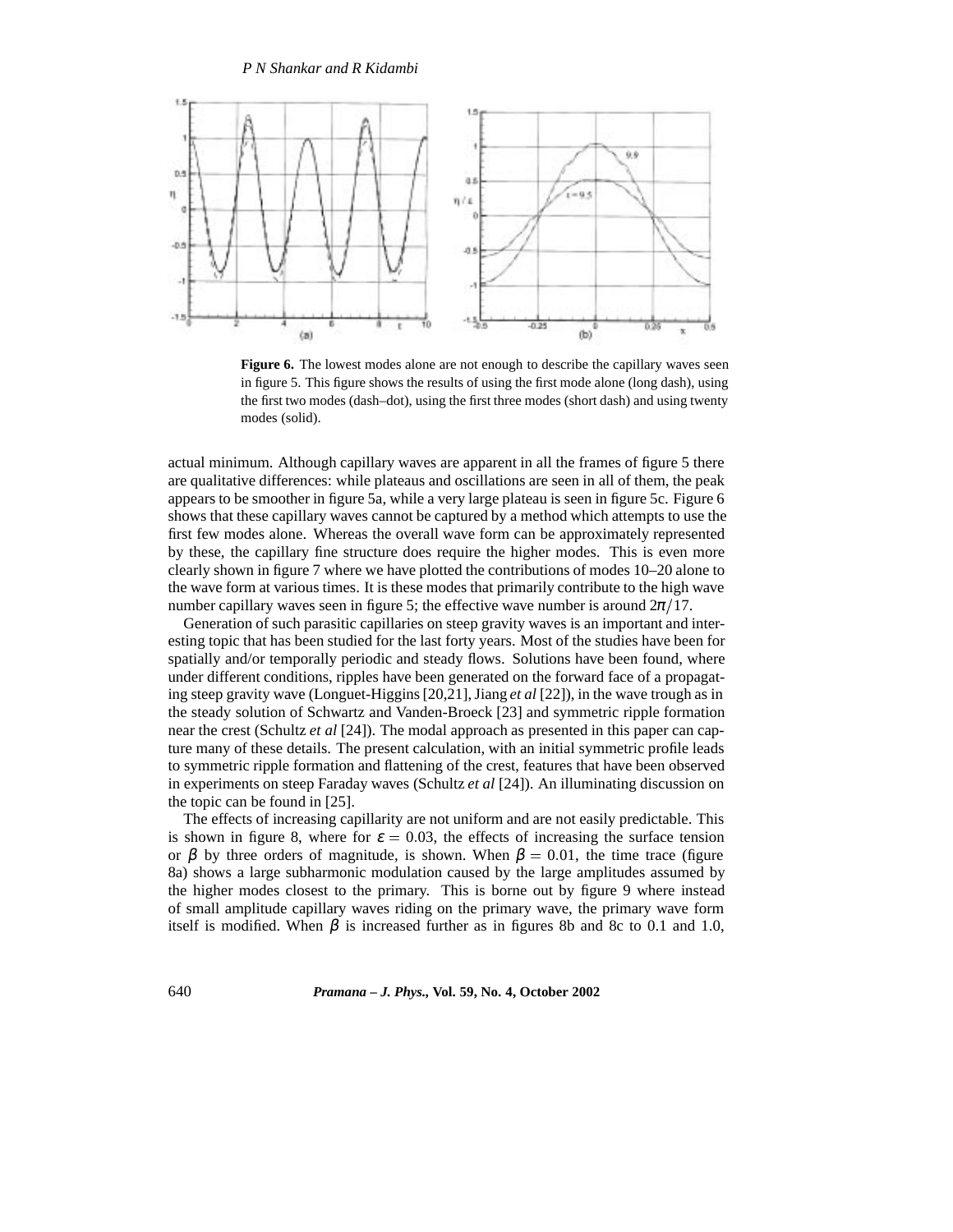

Figure 7. This figure shows that the capillary waves of figure 5 are contained mostly in modes 10 to 20. These five frames show the contribution of modes 10–20 to the free surface at five different times. (**a**)  $t = 9.9$ , (**b**)  $t = 9.8$ , (**c**)  $t = 9.7$ , (**d**)  $t = 9.6$  and (**e**)  $t = 9.5$ .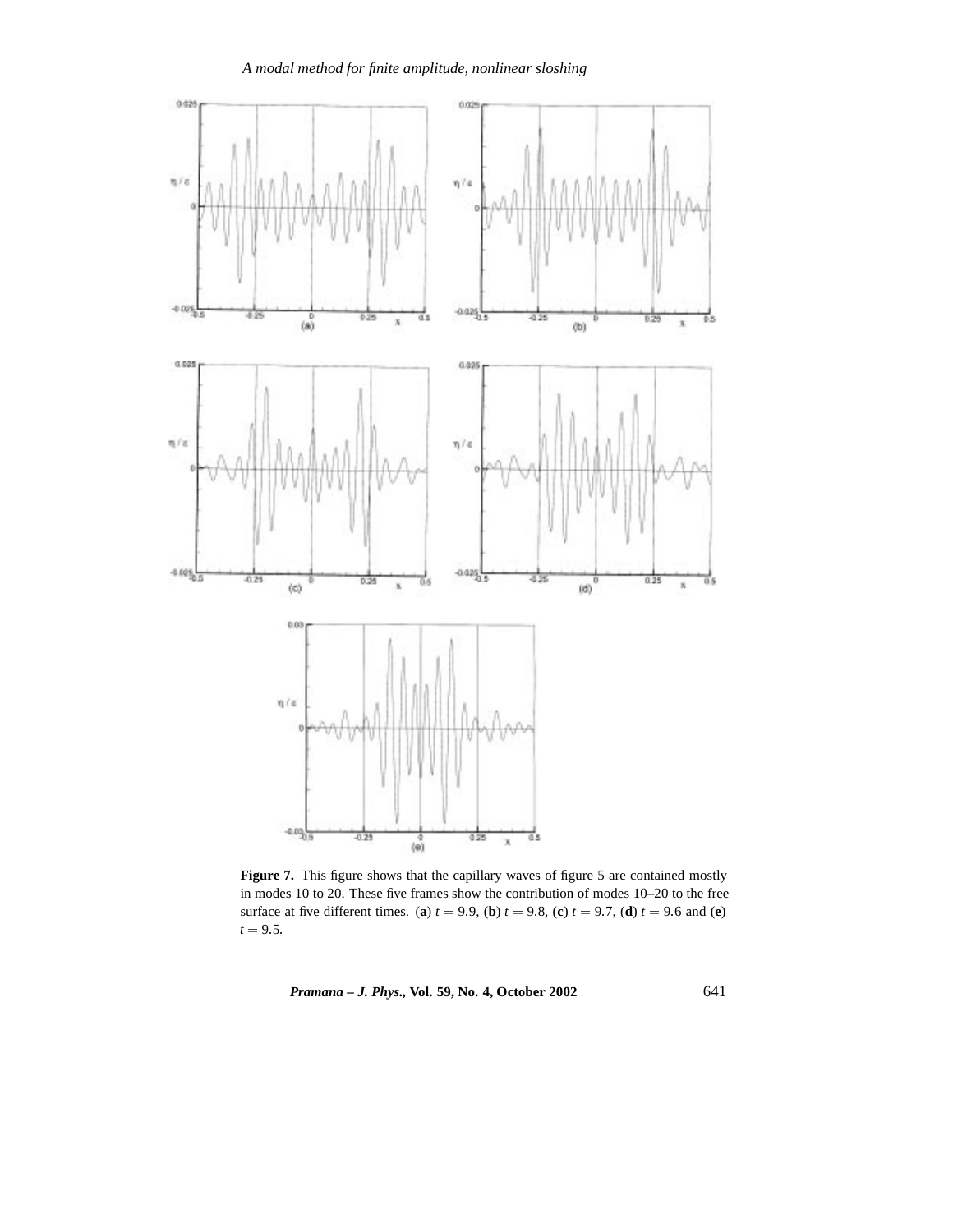

**Figure 8.** The effect of increasing surface tension on the free surface oscillations considered in figure 2. *h* = 1.5,  $\varepsilon$  = 0.03. (**a**)  $\beta$  = 0.01, (**b**)  $\beta$  = 0.1, (**c**)  $\beta$  = 1.



**Figure 9.** The large contribution of the lower modes to the free surface displacement for moderate values of the surface tension.  $\beta = 0.01, h = 1.5, \varepsilon = 0.03$ .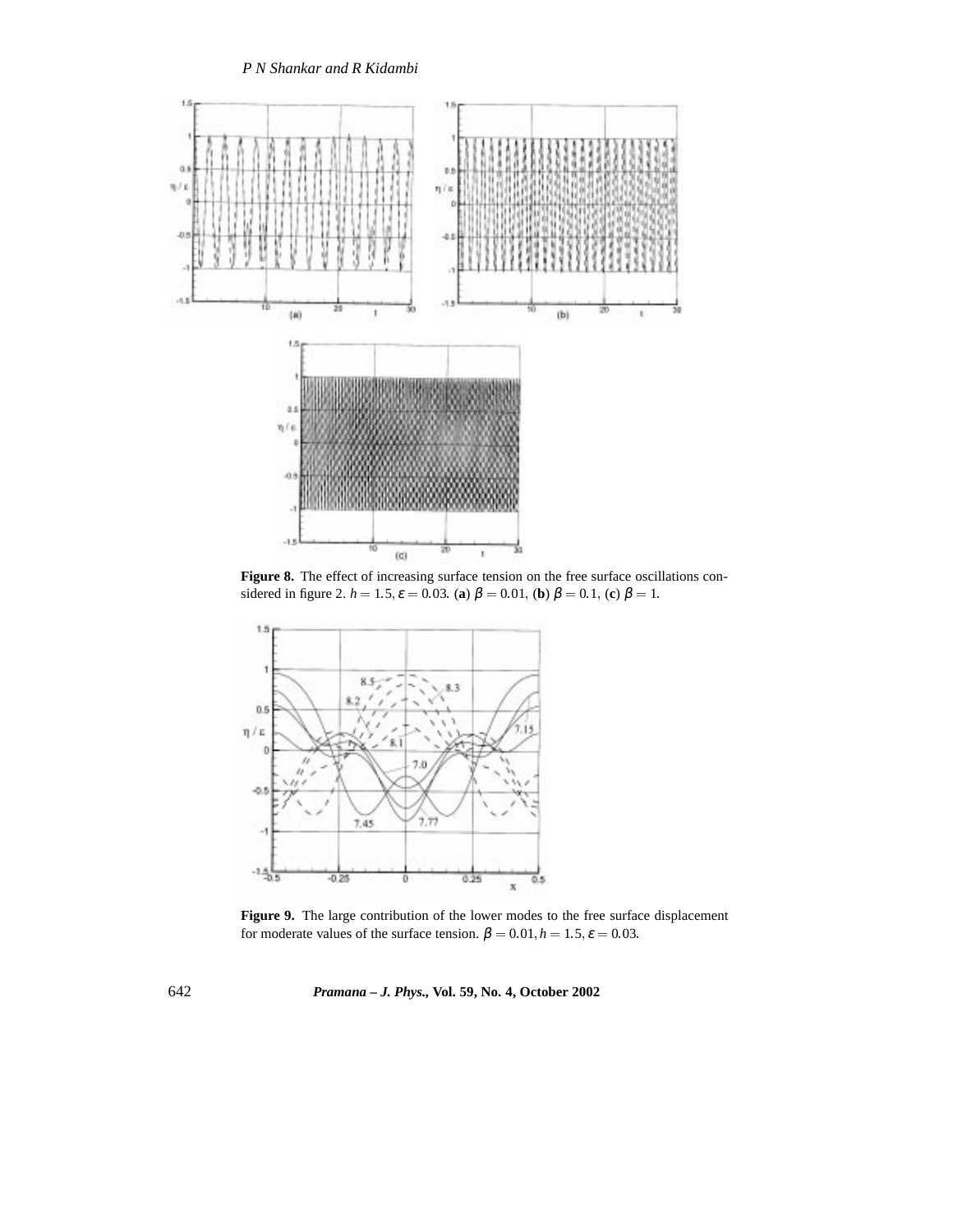the picture actually simplifies. Recall that the linearized frequencies  $\omega_{ln}$  are given by  $\omega_{ln} = \sqrt{\{2n\pi (1+\beta (2n\pi)^2)\tanh 2n\pi h\}}$ . Thus for the cases considered here the fundamental periods are approximately 2.96, 1.26 and 0.4 respectively and the rapid increase in the frequency of the oscillations is clearly seen in the figure. Now however two effects are apparent. Although with increasing  $\beta$  one might expect the nonlinear curvature term to play a more prominent role, the transfer of energy to the higher modes actually decreases and the nonlinear motion greatly resembles the linear motion but with a phase shift and slight modulation. The other effect is that the excursions of the peak amplitudes seen in figures 3–6 are absent. This is understandable as the interface acts increasingly as a tight membrane and restricts the nonlinear excursions from taking place. A surprising feature is that the small excursions that do take place are at the minima rather than at the maxima, although these are very small.

In figure 9 we display the interface shape for a number of times in a cycle for the interesting case considered in figure 8a. In this case sufficient energy has been pumped in from the primary mode to the next higher modes that there are times when the first three modes have comparable amplitudes. The wavelengths of the first three modes are  $1,1/2$ and  $1/3$  respectively and these contributions can be seen in the figure. It may be noted that the nonuniform motion of the central point on the interface only occurs on the downward cycle in this case. Although we do not show it here, when  $\varepsilon$  is increased, these nonuniform motions also occur on the upward part of the cycle.

#### **4. Almost periodic stationary waves**

A question that has intrigued many workers and led to a large body of classical results is whether nonlinear, finite amplitude, time periodic gravity waves exist. Although in linearized theory every individual mode is time periodic, it not at all obvious that such nonlinear waves exist. For the comparatively simpler case of spatially periodic travelling waves, where in a frame moving with the waves the motion can be considered to be stationary, the basic results were obtained by Stokes [7]; the mathematical proof of existence of such waves was given by Levi-Civita [26]. On the other hand, far less has been done for stationary gravity waves and as far as we know there is still no mathematical existence proof available for this case. In the stationary case for an infinitely deep ocean the earliest, most direct and among the most complete results are those of Penney and Price [1]. They wrote down expressions for  $\eta$  and  $\phi$  that are very similar to the ones that we have used. They then made use of a method of successive approximation, carrying out the calculations up to 5th order, thereby being in a position to make an estimate of the wave of greatest height. Their work did not account for capillary effects.

What we wish to do in this section is to compare our results with the classical results of Penney and Price [1] and also with those of Tadjbakhsh and Keller [2] who also deal with stationary, periodic waves. Although the method that has been described in §2 is incapable of systematically generating periodic solutions on its own, it is fully capable of checking a purported periodic solution if the initial data are available. What will be done here is to take the formulae for the initial values for  $\eta$  and  $\phi$  from the above mentioned papers and use them to generate initial data for our computational procedure; it will then be possible to compare our results with those of the earlier workers. For the convenience of the reader these formulae have been written down in the appendix to this paper. In figure 10 are compared the oscillations in time of the central point on the liquid surface as given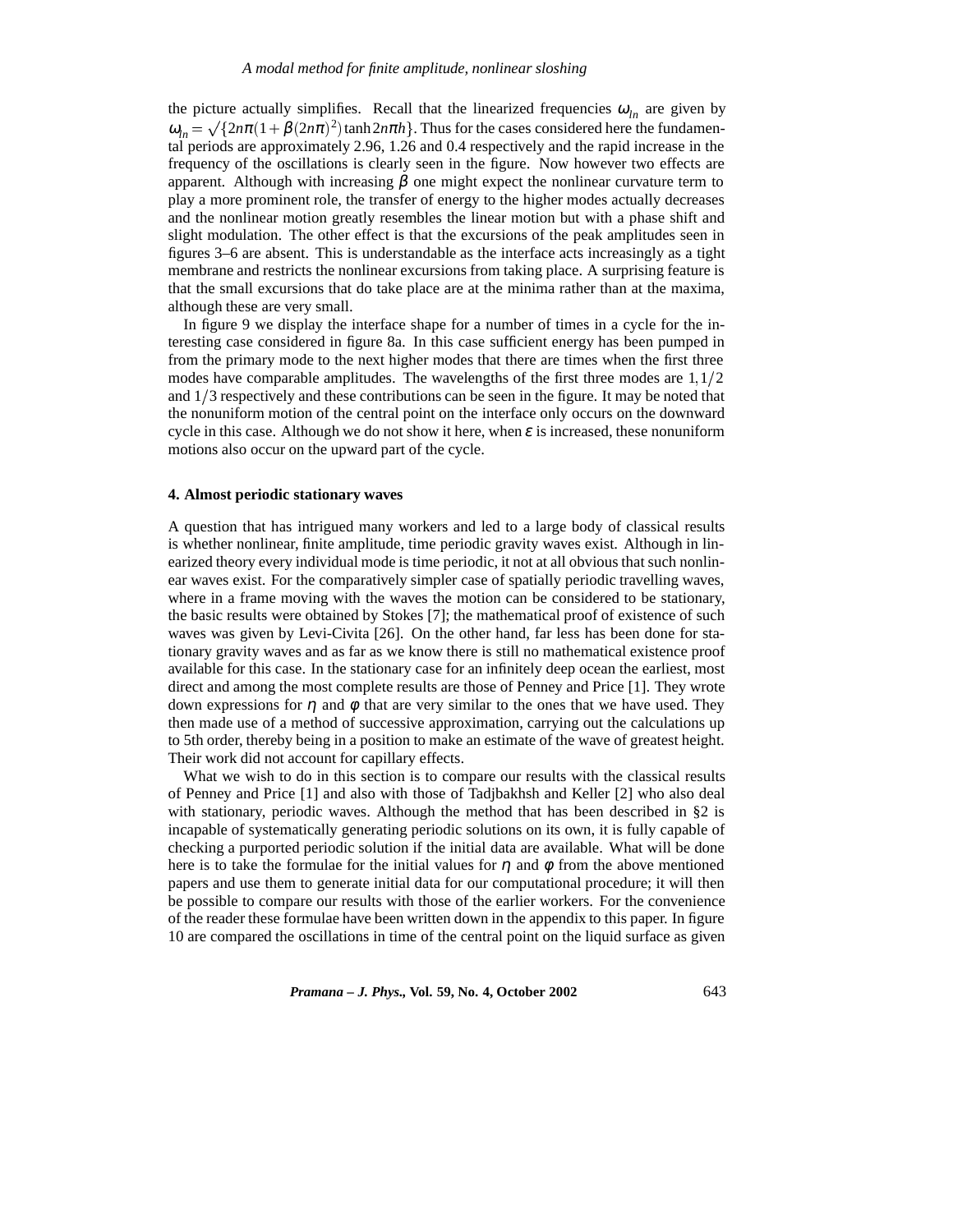by the two computations. In figure 10a, for  $\varepsilon_p = 0.1$ , the results are indistiguishable for  $0 < t < 30$ ; moreover the motion appears to be periodic to this level of accuracy. However, in figure 10b, for  $\varepsilon_p = 0.4$ , small discrepancies can be made out for  $t > 10$ . In both cases we see the typically nonlinear feature of only positive excursions of the maxima and minima about the linear values. The larger amplitude case is considered again in figure 11 where the actual interface shapes at a number of times are compared; the agreement is very good. What these figures show is that the Penney and Price [1] result is, as might be expected, an excellent represention of a nearly periodic stationary wave. It is by construction exactly periodic to order 5 in their expansion. However, it cannot be exactly periodic to all orders and so we should expect departures for large amplitudes and large times and this is exactly what is found.



**Figure 10.** Comparison of the results of the present modal calculation (solid line) with those of Penney and Price [1] (dashed line).  $\beta = 0, h = \infty$ . (a)  $\varepsilon_p = 0.1$ , (b)  $\varepsilon_p = 0.4$ .



**Figure 11.** Comparison of the results of the present modal calculation (solid line) with those of Penney and Price [1] (dashed line).  $\beta = 0, h = \infty, \varepsilon_p = 0.4$ .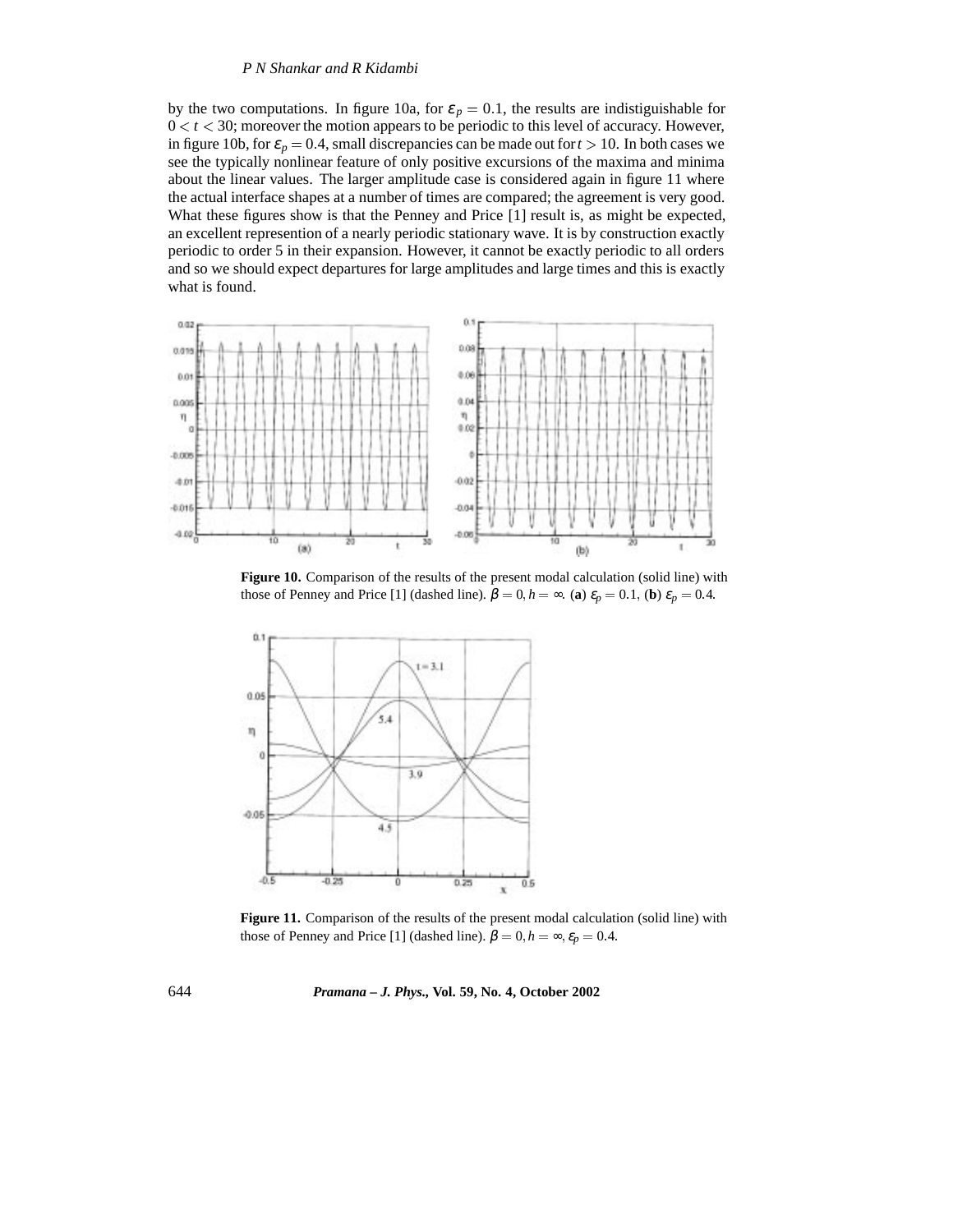

**Figure 12.** Comparison of the results of the present modal calculation (solid line) with those of Tadjbakhsh and Keller [2] (dashed line).  $\beta = 0, h = 0.03978, \varepsilon_p = 0.01$ .

Tadjbakhsh and Keller [2] consider the same problem but in attempting to solve it they use a direct perturbation expansion in the initial amplitude of the first mode; they carry through their calculations up to the 3rd order in the expansion parameter. They also show that to that order their results agree with those of Penney and Price [1] when the fluid is of infinite depth. The intriguing aspect of Tadjbaksh and Keller [2] is that they present results for very shallow depths, when *h* is less than 4% of the container width! This constitutes a stiff test for any method of computation. First, for a moderate amplitude  $\varepsilon_p$  of 0.01 we compare our results with theirs in figure 12. Comparing figure 12a with figure 10, we note that apart from the positive excursions of the extrema, we here see a clear narrowing of the peaks compared to the valleys. The approximation to periodicity is excellent as is the comparison between the two calculations. However, the situation is very different when  $\varepsilon_p$  is increased to the much larger value of 0.05, the value used in figures 1 and 2 of Tadjbakhsh and Keller [2]. Figure 13 shows that the 3rd order result of Tadjbakhsh and Keller is quite inadequate to handle such a large disturbance amplitude. Not only is the departure from periodicity considerable but there are large discrepancies, even qualitative, between the perturbation solution and the modal calculation using the same initial data. We must conclude that this set of parameters is outside the range where the perturbation solution is valid.

#### **5. Sloshing in a linearly accelerated container**

In this section, we study sloshing motions in a container undergoing sinusoidal accelerations in the *x*-direction. Unlike in the symmetric sloshing case of §3, here we need the full representation (2a,b) for  $\eta(x,t)$  and  $\phi(x,y,t)$ . This is because (a) the acceleration term is anti-symmetric and (b) the anti-symmetric modes generate the symmetric ones.

We assume zero initial conditions, i.e.,  $\eta(x,0) = 0$  and  $\phi(x,y,0) = 0$ . The acceleration is assumed to be given by  $A_x(t) = -\varepsilon \omega_f^2 \sin \omega_f t$  where  $\varepsilon$  is the displacement amplitude of the container.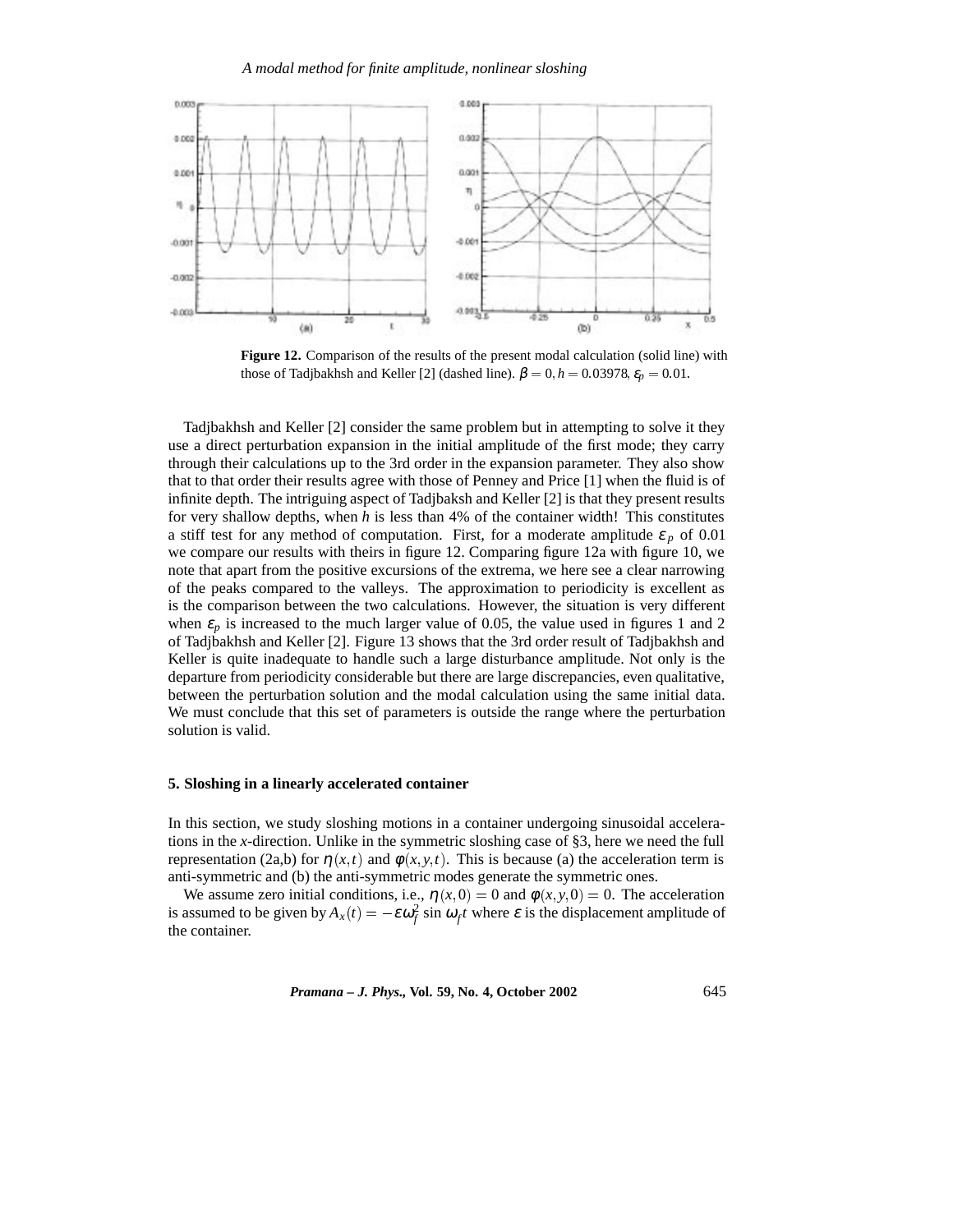

Figure 13. Comparison of the results of the present modal calculation (solid line) with those of Tadjbakhsh and Keller [2] (dashed line).  $\beta = 0, h = 0.03978, \varepsilon_p = 0.05$ . It is clear that the perturbation calculation is invalid for such a large value of  $\varepsilon_p$ .



**Figure 14.** Sloshing in a linearly accelerating container.  $\varepsilon = 0.01, \omega_f = 1.5, \beta = 0.001$ . (**a**) Oscillations in time of the point on the interface at the left wall. (**b**) The free surface shapes, at two arbitrary times, showing asymmetry.

Figure 14a shows the time trace of the point on the interface at the left wall when  $\epsilon = 0.01$ ,  $\omega_f = 1.5$  and  $\beta = 0.001$ . A modulation of the envelope is clearly visible with modulation frequency approximately equal to the difference between the first odd natural linear frequency, 1.781 and the driving frequency,  $\omega_f$ . Figure 14b shows the free surface at two different instants of time and it is seen that the initially flat interface evolves to neither a symmetric nor an anti-symmetric shape but to one which is a mixture of both types of modes.

Finally, we present some comparisons with the results of Faltinsen *et al* [3] who have studied sloshing in a linearly accelerating container both experimentally and through numerical computations using a three mode nonlinear system. Figure 15 shows the time trace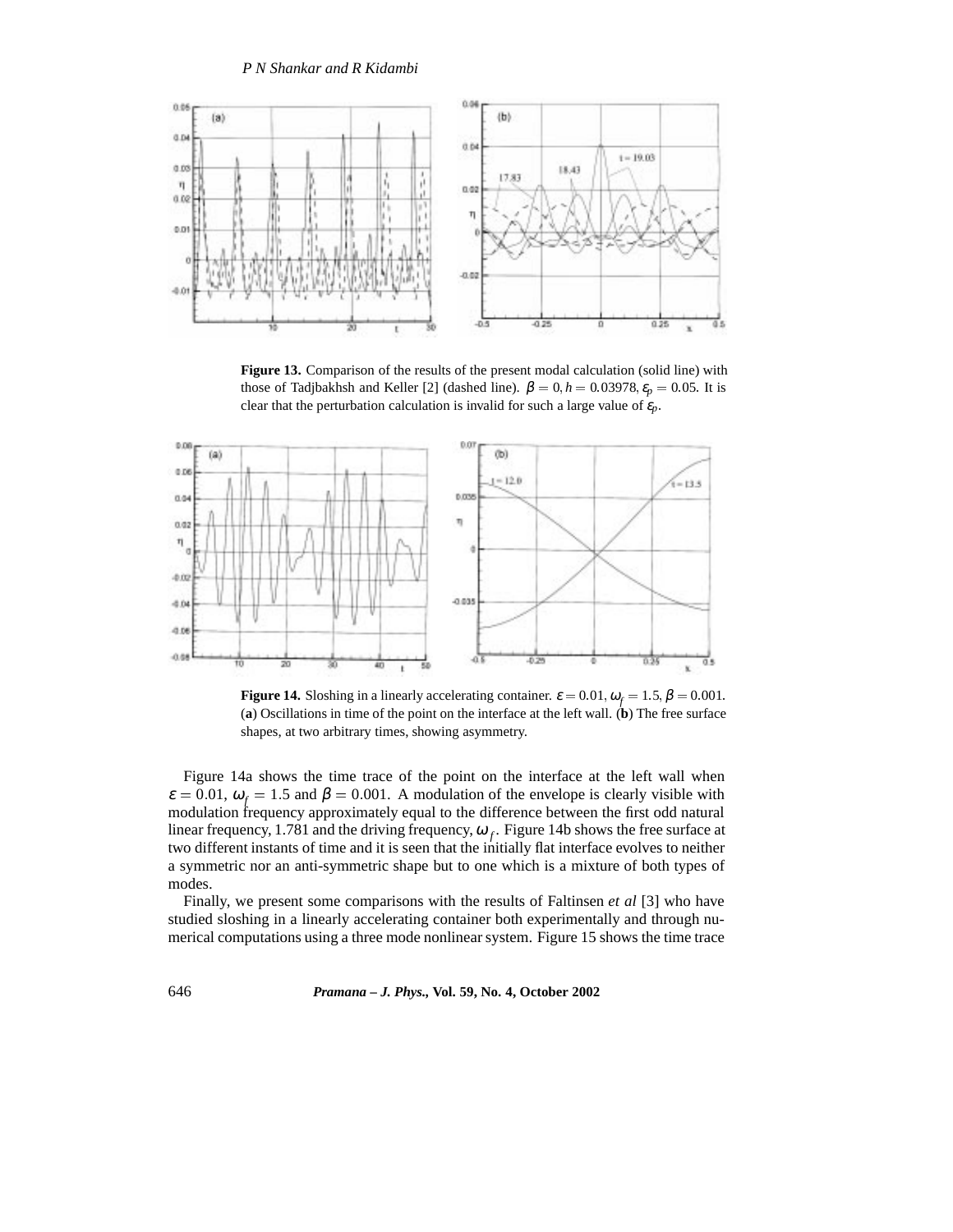at  $x = -0.47$ . Both axes have been suitably rescaled for direct comparison. This compares very favorably with figure 6 of Faltinsen *et al* [3]. The present computation is performed with only two modes.

We now discuss a case of shallow water, where due to secondary parametric resonance, the first mode is not dominating. Figure 16 shows the time trace at the left wall for one such case. The parameters are  $\varepsilon = 0.01$ ,  $\omega_f = 1.19935$  and  $h = 0.1734$ . The solid line is the



**Figure 15.** Comparison with Faltinsen *et al* [3]. Oscillations in time of the point  $x =$ 0:47 on the interface. Excellent agreement with figure 6 of Faltinsen *et al* [3] is observed.



**Figure 16.** Sloshing in a linearly accelerating container-shallow water case.  $\varepsilon$  = 0.01,  $\omega_f = 1.19935$ ,  $h = 0.1734$ . Oscillations in time of the point on the interface at the left wall using three (dashed) and four (solid) modes.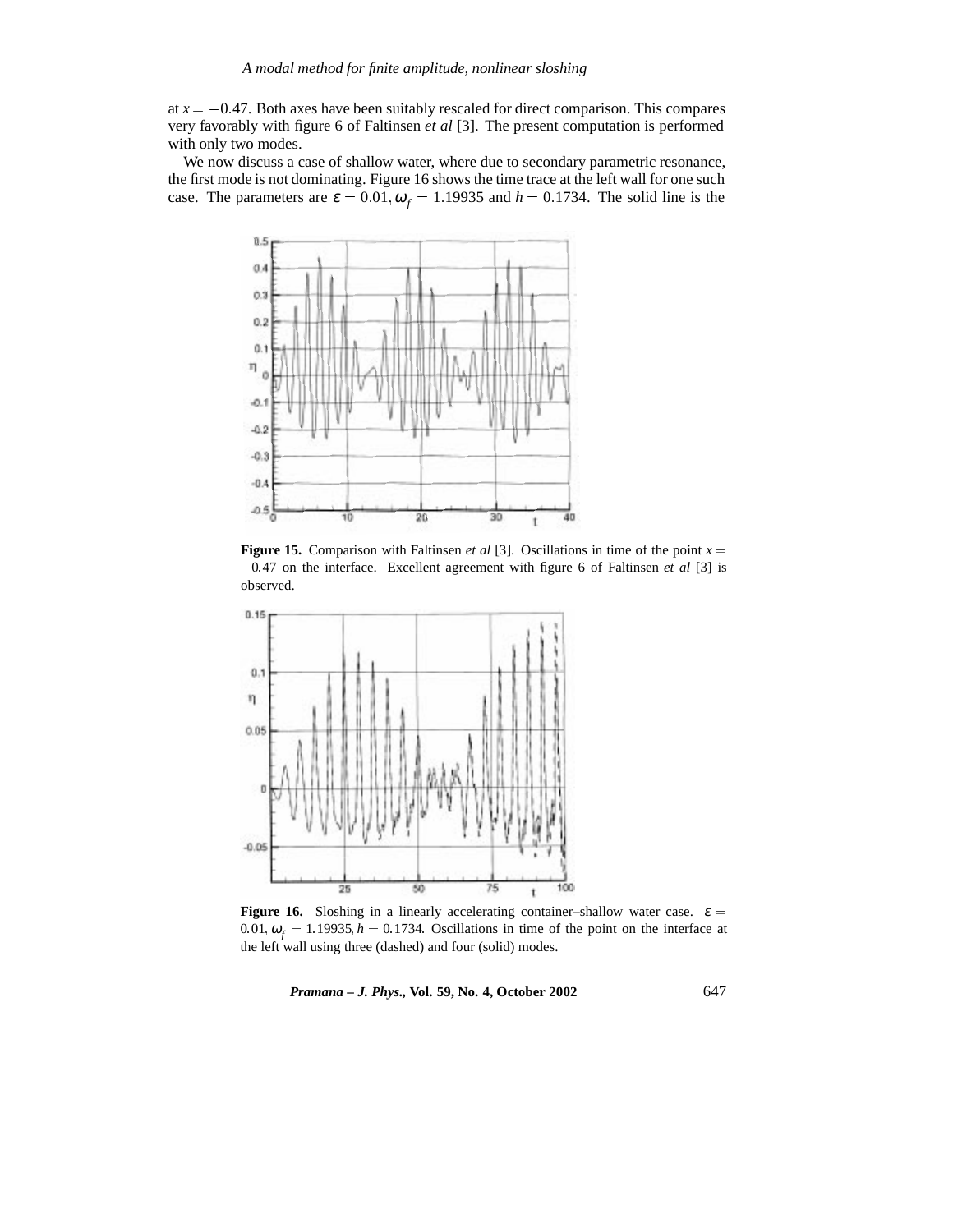result of using four modes in the computation, the dashed line three. The two are in very good agreement over most of the first cycle though later on, there are clear differences. The crest-to-trough amplitude is roughly 15 times the displacement amplitude of the container.

## **6. Conclusion**

We have suggested in this paper a method for calculating the sloshing motion of an ideal liquid in a rectangular container. Although the use of modes for solving the linearized problem is classical and even their occasional use for tackling the nonlinear case is known, we believe that the present implementation is new. Its main advantage is its simplicity and generality. We have shown this by solving a number of difficult problems that were considered by earlier authors and by displaying a wide range in applications of the method over the range of parameters. Moveover, some surprising new results, especially on the effects of capillarity, have been displayed using this powerful tool. This method can handle situations which require the use of a large number of modes. We conclude by pointing out that the method can be extended to other simple geometries where modes arise simply and naturally.

### **Appendix**

We present here the formulae of Penney and Price [1] and Tadjbaksh and Keller [2], that were used in §4 to generate initial data for determining the periodic wave. Since the normalizations in [1,2] are different from ours, we first give the relations between their variables (hatted) and ours. The relations are  $(\hat{x}, \hat{y}, \hat{h}) = 2\pi(x, y, h)$ ,  $\hat{\phi} = \frac{(2\pi)^{3/2}}{\varepsilon} \phi$ ,  $\hat{\eta} = \frac{2\pi}{\varepsilon} \eta$  and  $\hat{t} = \omega t$ .

There is an additional negative sign on the RHS of the  $\phi$  equation in the case of Penney and Price [1], with the other relations remaining unchanged. We now give the formulae for  $\eta$  and  $\phi$  from [1], written in our nondimensional variables. These are

$$
\eta(x,t) = \frac{1}{2\pi} \sum_{n=1}^{5} a_n(t) \cos 2n\pi x
$$

where

$$
a_1 = \left(\varepsilon + \frac{3}{32}\varepsilon^3 - \frac{137}{3072}\varepsilon^5\right)\sin \omega t + \left(\frac{1}{16}\varepsilon^3 - \frac{11}{5376}\varepsilon^5\right)\sin 3\omega t + \frac{163}{21504}\varepsilon^5 \sin 5\omega t, a_2 = \frac{1}{4}\varepsilon^2 + \frac{1}{16}\varepsilon^4 - \left(\frac{1}{4}\varepsilon^2 - \frac{25}{192}\varepsilon^4\right)\cos 2\omega t - \frac{67}{1344}\varepsilon^4 \cos 4\omega t, a_3 = \left(\frac{9}{32}\varepsilon^3 - \frac{1}{256}\varepsilon^5\right)\sin \omega t - \left(\frac{3}{32}\varepsilon^3 - \frac{2195}{14336}\varepsilon^5\right)\sin 3\omega t - \frac{16365}{473088}\varepsilon^5 \sin 5\omega t,
$$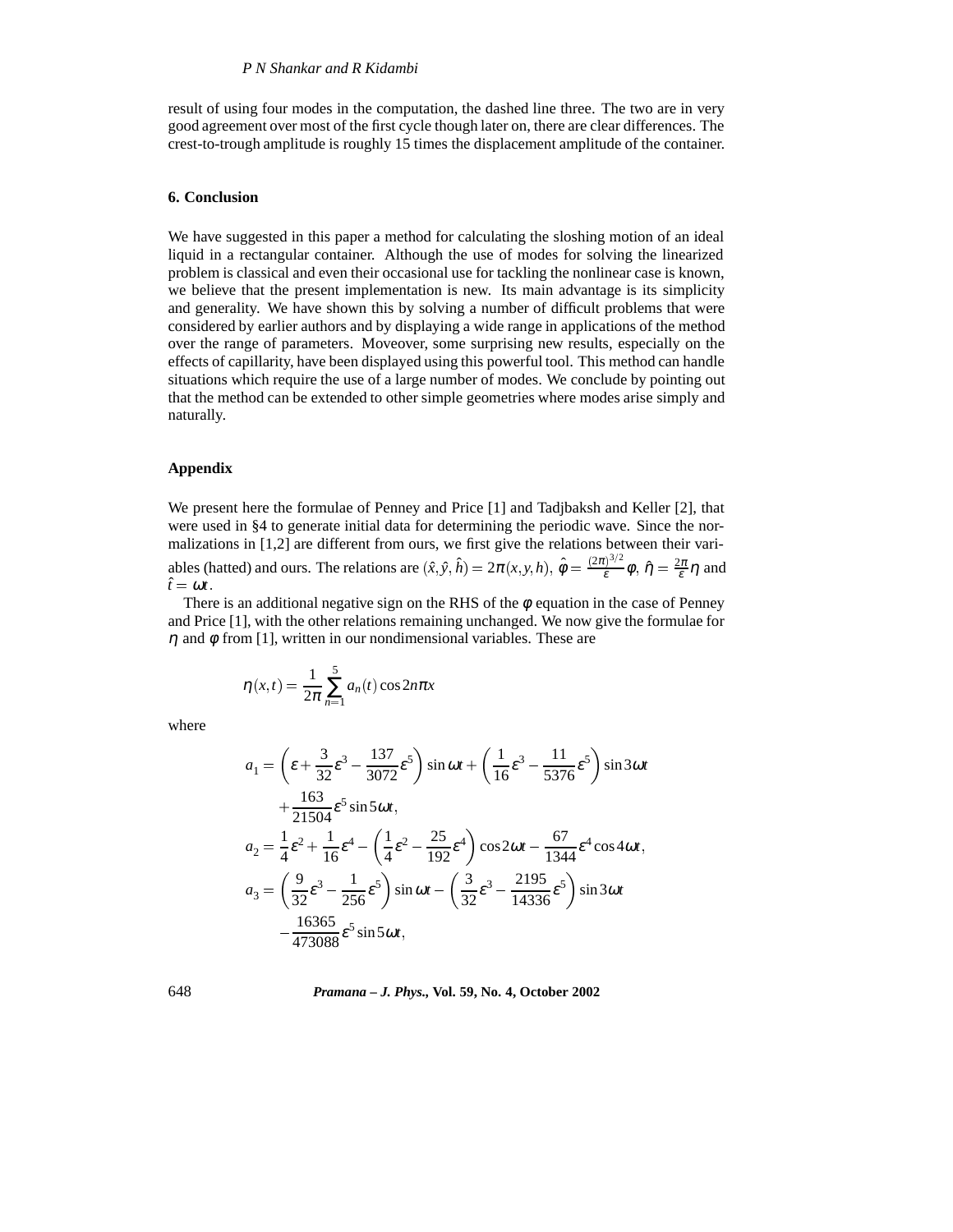*A modal method for finite amplitude, nonlinear sloshing*

$$
a_4 = \left(\frac{1}{8} - \frac{1}{6}\cos 2\omega t + \frac{1}{24}\cos 4\omega t\right)\varepsilon^4,
$$
  

$$
a_5 = \left(\frac{145}{768}\sin \omega t - \frac{515}{3072}\sin 3\omega t + \frac{85}{3072}\sin 5\omega t\right)\varepsilon^5
$$

and

$$
\omega = \sqrt{2\pi} \left( 1 - \frac{1}{4} \varepsilon^2 - \frac{13}{128} \varepsilon^4 \right)^{1/2}.
$$

Thus, the initial condition for  $\eta$  is given by

$$
\eta(x,0) = \frac{1}{14\pi} \varepsilon^4 \cos 4\pi x.
$$

The initial condition for  $\phi$  is given by

$$
\phi(x, y, 0) = \frac{1}{(2\pi)^{3/2}} \sum_{n=1}^{5} \beta_n \cos 2n\pi x e^{2n\pi y}
$$

where

$$
\beta_1 = \varepsilon + \frac{5}{32} \varepsilon^3 - \frac{252}{7168} \varepsilon^5, \n\beta_2 = 0, \quad \beta_3 = \frac{48}{2112} \varepsilon^5, \n\beta_4 = 0
$$

and

$$
\beta_5 = \frac{72}{2048} \varepsilon^5.
$$

In the case of Tadjbaksh and Keller [2], the formulae are

$$
\eta(x,t) = \frac{\varepsilon}{2\pi} \sin \omega t \cos 2\pi x + \frac{\varepsilon^2}{16\pi} (\omega_0^2 + \omega_0^{-2}
$$
  
+  $(\omega_0^{-2} - 3\omega_0^{-6}) \cos 2\omega t) \cos 4\pi x$   
+  $\frac{\varepsilon^3}{4\pi} (b_{11} \sin \omega t \cos 2\pi x + b_{13} \sin \omega t \cos 6\pi x$   
+  $b_{31} \sin 3\omega t \cos 2\pi x + b_{33} \sin 3\omega t \cos 6\pi x)$ 

where

$$
\omega = \sqrt{2\pi} \left( \omega_0 + \frac{\varepsilon^2}{2} \omega_2 \right),
$$
  
\n
$$
\omega_0^2 = \tanh 2\pi h,
$$
  
\n
$$
\omega_2 = \frac{1}{32} (9\omega_0^{-7} - 12\omega_0^{-3} - 3\omega_0 - 2\omega_0^5),
$$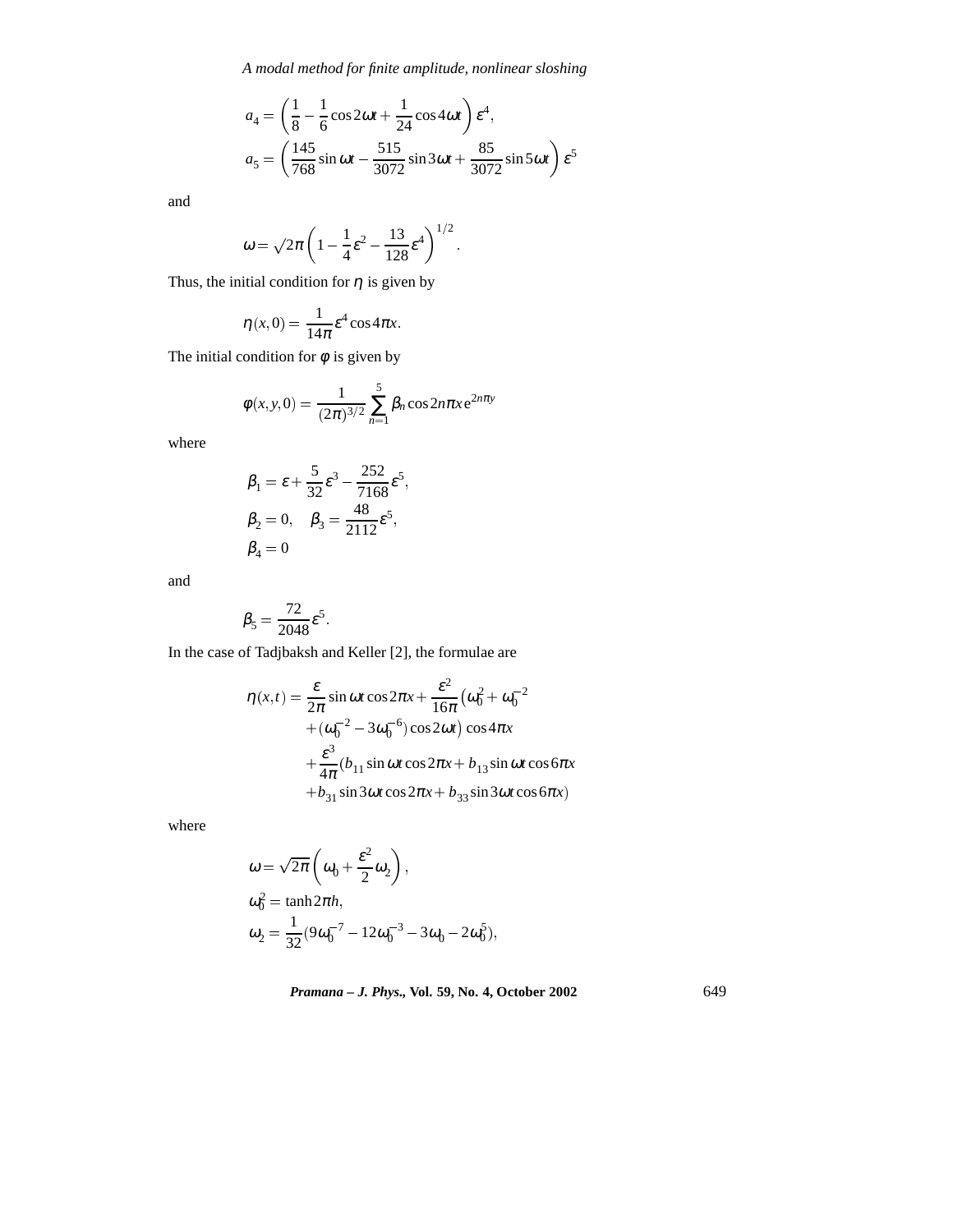$$
b_{11} = \frac{1}{32} (3\omega_0^{-8} + 6\omega_0 - 4 - 5 + 2\omega_0^4),
$$
  
\n
$$
b_{13} = \frac{3}{128} (9\omega_0^{-8} + 27\omega_0^{-4} - 15 + \omega_0^4 + 2\omega_0^8),
$$
  
\n
$$
b_{31} = \frac{1}{128} (3\omega_0^{-8} + 18\omega_0^{-4} - 5)
$$

and

$$
b_{33} = \frac{3}{128}(-9\omega_0^{-12} + 3\omega_0^{-8} - 3\omega_0^{-4} + 1).
$$

Thus, the initial condition for  $\eta$  becomes

$$
\eta(x,0) = \frac{\varepsilon^2}{16\pi} (\omega_0^2 + 2\omega_0^{-2} - 3\omega_0^{-6}) \cos 4\pi x.
$$

The initial condition for  $\phi$  is given by

$$
\phi(x, y, 0) = \frac{\varepsilon}{(2\pi)^{3/2}} \left[ \omega_0 \cos 2\pi x \frac{\cosh 2\pi (y + h)}{\sinh 2\pi h} + \frac{\varepsilon^2}{2} (\alpha \cos 6\pi x \cosh \pi (y + h) + \beta \cos 2\pi x \cosh 2\pi (y + h)) \right]
$$

where

$$
\alpha = \frac{1}{128 \cosh 6\pi h} (1 + 3\omega_0^4)(-9\omega_0^{-13} + 25\omega_0^{-9} - 13\omega_0^{-5} - 5\omega_0^{-1} + 2\omega_0^3)
$$

and

$$
\beta = \frac{1}{128 \cosh 2\pi h} (9\omega_0^{-9} + 62\omega_0^{-5} - 31\omega_0^{-1}).
$$

## **References**

- [1] W G Penney and A T Price, *Philos. Trans.* **A244**, 254 (1952)
- [2] I Tadjbakhsh and J B Keller, *J. Fluid Mech.* **8**, 442 (1960)
- [3] O M Faltinsen, O F Rognebakke, I A Lukovsky and A N Timokha, *J. Fluid Mech.* **407**, 201 (2000)
- [4] V E B Dussan, *Ann. Rev. Fluid Mech.* **11**, 371 (1979)
- [5] L M Hocking, *J. Fluid Mech.* **179**, 253 (1987)
- [6] H Lamb, *Hydrodynamics* (Cambridge University Press, 1932)
- [7] G G Stokes, *Collected papers* **5**, 62 (1880)
- [8] P Concus, *J. Fluid Mech.* **14**, 568 (1962)
- [9] L W Schwartz and A K Whitney, *J. Fluid Mech.* **107**, 147 (1981)
- [10] G D Crapper, *J. Fluid Mech.* **2**, 532 (1957)
- [11] J R Ockendon and H Ockendon, *J. Fluid Mech.* **59**, 397 (1973)
- [12] J W Miles, *J. Fluid Mech.* **146**, 285 (1984)
- [13] M Nagata, *J. Fluid Mech.* **209**, 265 (1989)